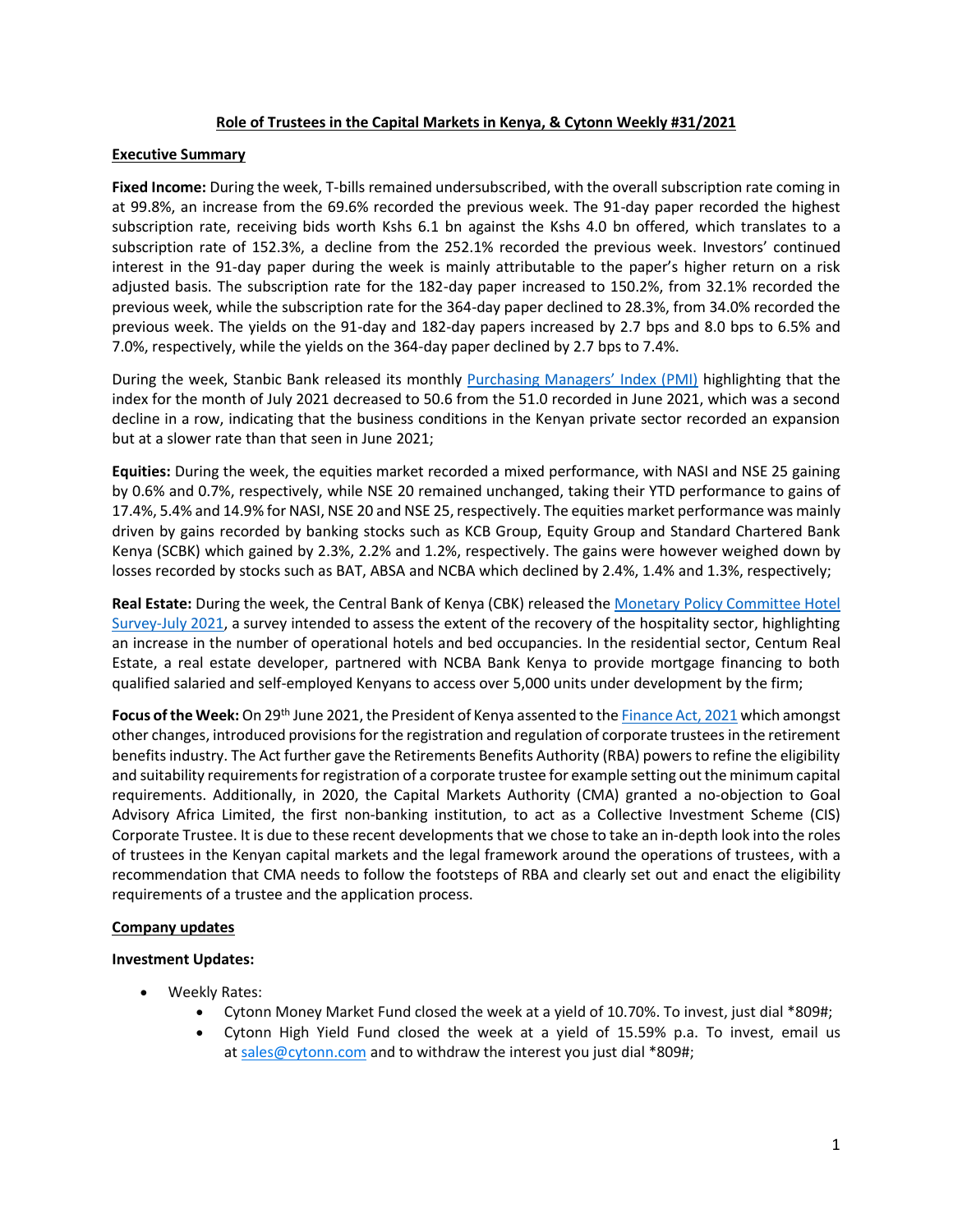- We continue to offer Wealth Management Training daily, from 9:00 am to 11:00 am, through our Cytonn Foundation. The training aims to grow financial literacy among the general public. To register for any of our Wealth Management Trainings, click [here;](http://cytonn.com/onlinetraining)
- If interested in our Private Wealth Management Training for your employees or investment group, please get in touch with us through [wmt@cytonn.com;](mailto:wmt@cytonn.com)
- Cytonn Insurance Agency acts as an intermediary for those looking to secure their assets and loved ones' future through insurance namely; Motor, Medical, Life, Property, WIBA, Credit and Fire and Burglary insurance covers. For assistance, get in touch with us through [insuranceagency@cytonn.com;](mailto:insuranceagency@cytonn.com)
- Cytonnaire Savings and Credit Co-operative Society Limited (SACCO) provides a savings and investments avenue to help you in your financial planning journey. To enjoy competitive investment returns, kindly get in touch with us through [clientservices@cytonn.com;](mailto:clientservices@cytonn.com)

# **Real Estate Updates:**

- For an exclusive tour of Cytonn's real estate developments, visit: [Sharp Investor's Tour,](https://crm.cytonn.com/events/sharp-investors-tour) and for more information, email us at [sales@cytonn.com;](mailto:sales@cytonn.com)
- Phase 3 of The Alma is now ready for occupation. To rent please email [properties@cytonn.com;](mailto:properties@cytonn.com)
- We have 8 investment-ready projects, offering attractive development and buyer targeted returns. See further details here: [Summary of Investment-ready Projects;](https://cytonn.com/downloads/summary-of-investment-ready-projects-v19-06-2021)
- For recent news about the group, see our news section [here.](https://crm.cytonn.com/events/private_wealth_management_training_q3_2018)

# **Hospitality Updates:**

- We currently have promotions for Staycations, visit [cysuites.com/offers](https://cysuites.com/offers) for details or email us at [sales@cysuites.com;](file:///C:/Users/skariuki/Downloads/sales@cysuites.com)
- Share a meal with a friend during the Sunday Brunch at The Hive Restaurant at Cysuites Hotel and Apartment. Every Sunday from 11.00 AM to 4.00 PM at a price of Kshs 2,500 for Adults and Kshs 1,500 for children under 12 years;

# **Fixed Income**

# **Money Markets, T-Bills & T-Bonds Primary Auction:**

During the week, T-bills remained undersubscribed, with the overall subscription rate coming in at 99.8%, an increase from the 69.6% recorded the previous week. The 91-day paper recorded the highest subscription rate, receiving bids worth Kshs 6.1 bn against the offered Kshs 4.0 bn, translating to a subscription rate of 152.3%, a decline from the 252.1% recorded the previous week. Investors' continued interest in the 91-day paper during the week is mainly attributable to the paper's higher return on a risk adjusted basis. The subscription rate for the 182-day paper increased to 150.2%, from 32.1% recorded the previous week, receiving bids worth Kshs 15.0 bn against the offered amounts of Kshs 10.0 bn, while the subscription rate for the 364-day paper declined to 28.3%, from 34.0% recorded the previous week, receiving bids worth Kshs 5.6 bn against the offered amount of Kshs 10.0 bn. The yields on the 91-day and 182-day papers increased by 2.7 bps and 8.0 bps to 6.5% and 7.0%, respectively, while the yields on the 364-day paper declined by 2.7 bps to 7.4%. The government continued to take advantage of the low yields and the high liquidity in the market by accepting Kshs 22.9 bn out of the Kshs 23.9 bn worth of bids received, translating to an acceptance rate of 95.8%.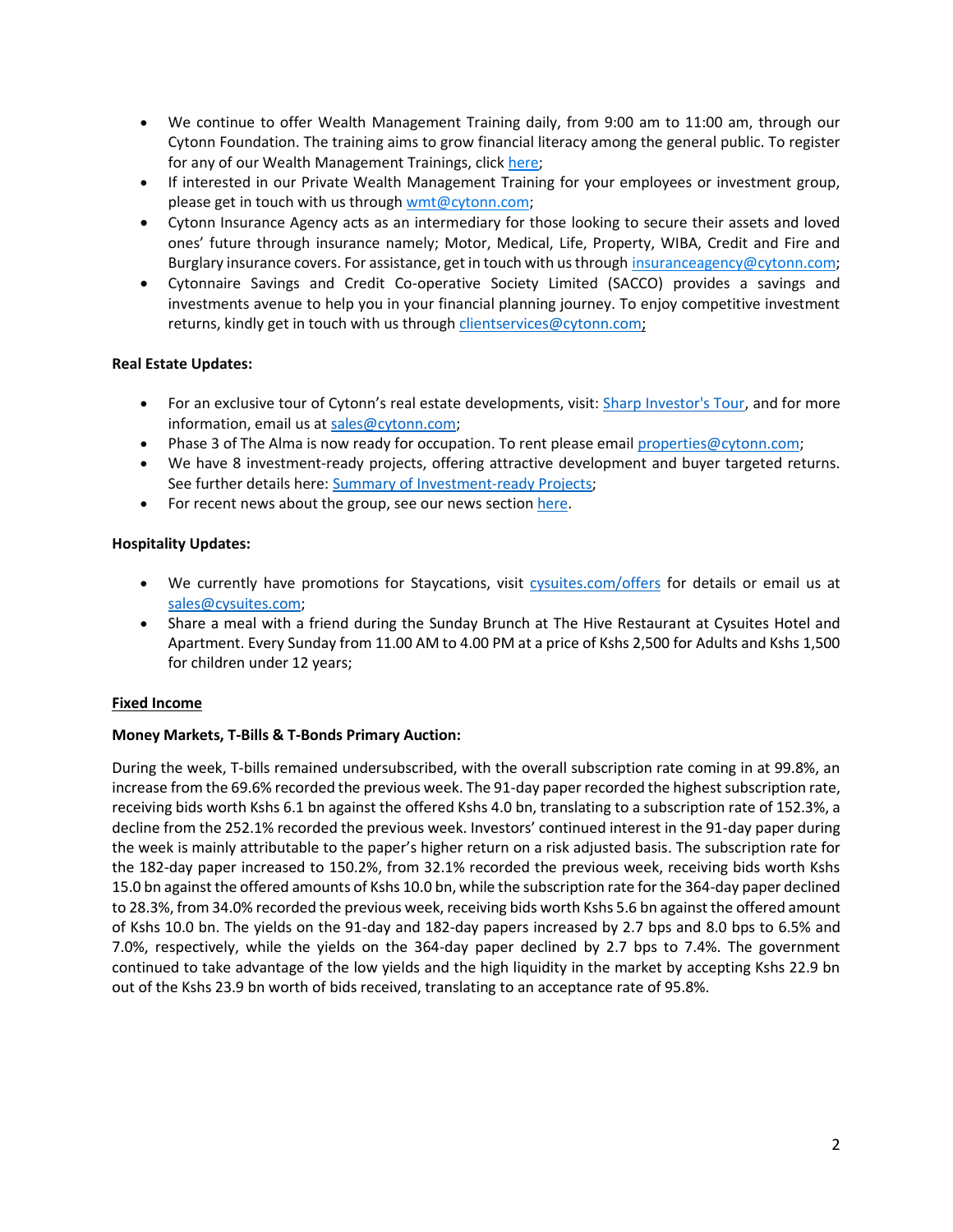

In the money markets, 3-month bank placements ended the week at 7.7% (based on what we have been offered by various banks), while the yield on the 91-day T-bill increased by 2.7 bps to 6.5%. The average yield of the Top 5 Money Market Funds increased marginally by 0.1% points to 9.9%, from the 9.8% recorded the previous week. The yield on the Cytonn Money Market Fund increased marginally by 0.1% points to 10.7%, from 10.6% recorded last week.

The table below shows the Money Market Fund Yields for Kenyan Fund Managers as published on 6<sup>th</sup> August 2021:

|                | Money Market Fund Yield for Fund Managers as published on 6 <sup>th</sup> August 2021 |                    |                              |  |  |
|----------------|---------------------------------------------------------------------------------------|--------------------|------------------------------|--|--|
| <b>Rank</b>    | <b>Fund Manager</b>                                                                   | <b>Daily Yield</b> | <b>Effective Annual Rate</b> |  |  |
| $\mathbf{1}$   | <b>Cytonn Money Market Fund</b>                                                       | 10.16%             | 10.70%                       |  |  |
| $\overline{2}$ | Nabo Africa Money Market Fund                                                         | 9.52%              | 9.95%                        |  |  |
| 3              | Zimele Money Market Fund                                                              | 9.56%              | 9.91%                        |  |  |
| 4              | Madison Money Market Fund                                                             | 8.98%              | 9.40%                        |  |  |
| 5              | CIC Money Market Fund                                                                 | 8.99%              | 9.31%                        |  |  |
| 6              | Sanlam Money Market Fund                                                              | 8.85%              | 9.25%                        |  |  |
| 7              | Co-op Money Market Fund                                                               | 8.35%              | 8.71%                        |  |  |
| 8              | GenCap Hela Imara Money Market Fund                                                   | 8.35%              | 8.71%                        |  |  |
| 9              | Dry Associates Money Market Fund                                                      | 8.34%              | 8.66%                        |  |  |
| 10             | Orient Kasha Money Market Fund                                                        | 8.28%              | 8.60%                        |  |  |
| 11             | British-American Money Market Fund                                                    | 8.20%              | 8.51%                        |  |  |
| 12             | ICEA Lion Money Market Fund                                                           | 8.01%              | 8.34%                        |  |  |
| 13             | <b>NCBA Money Market Fund</b>                                                         | 8.02%              | 8.32%                        |  |  |
| 14             | Apollo Money Market Fund                                                              | 8.40%              | 8.27%                        |  |  |
| 15             | Old Mutual Money Market Fund                                                          | 7.11%              | 7.35%                        |  |  |
| 16             | AA Kenya Shillings Fund                                                               | 6.58%              | 6.79%                        |  |  |

# **Liquidity:**

The money markets remained liquid during the week, with the average interbank rate coming in at 3.2%, similar to what was recorded the previous week, partly attributable to tax remittances which offset government payments. The average interbank volumes increased by 142.5% to Kshs 9.9 bn, from Kshs 4.1 bn recorded the previous week.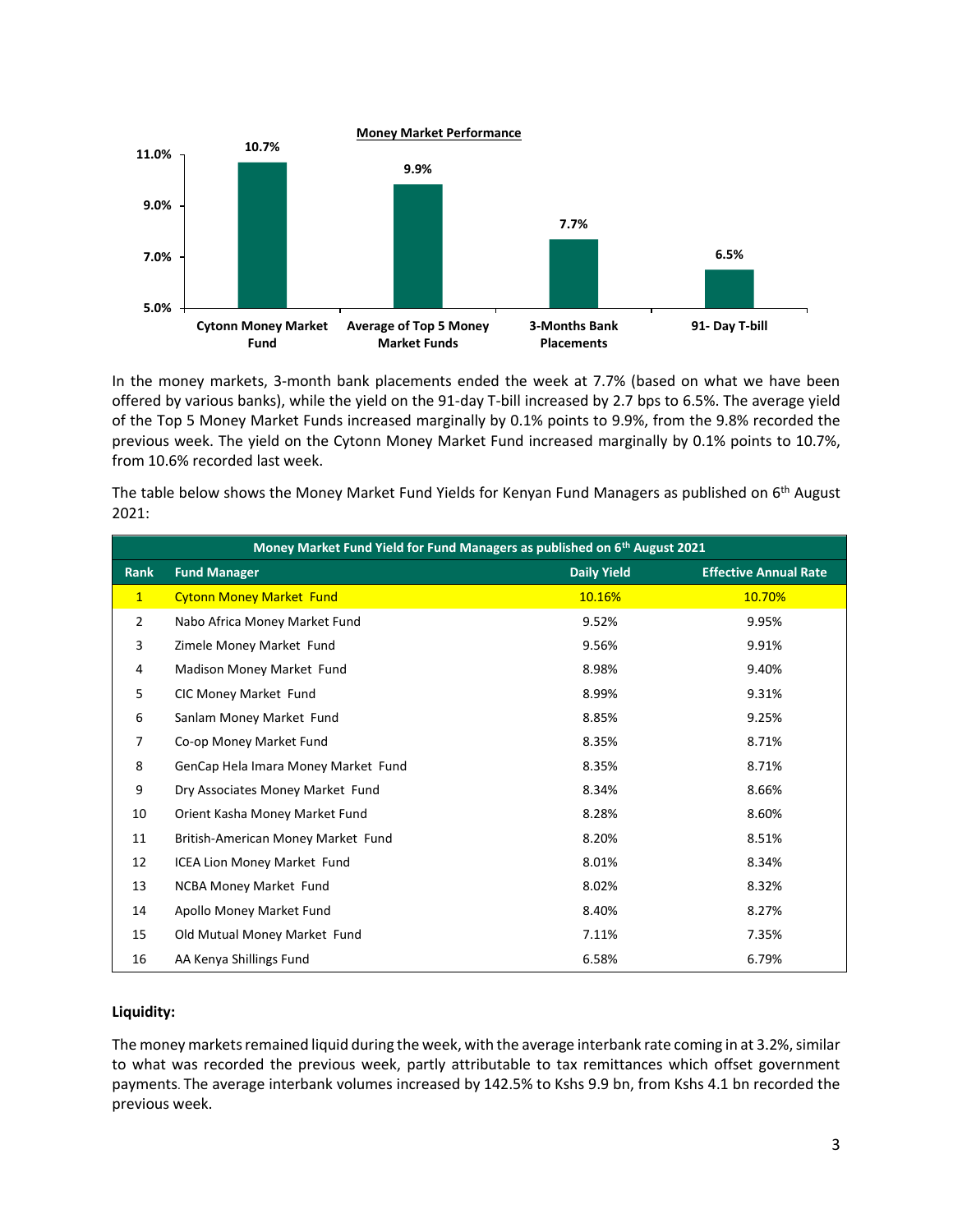## **Kenya Eurobonds:**

During the week, the yields on Eurobonds recorded mixed performance, with the yields on the 10-year bond issued in 2018 and 7-year bond issued in 2019 increasing to 5.3%, and 4.8% respectively, from 5.2% and 4.6% recorded the previous week, while the yield on the 30-year bond issued in 2018 and the 12-year bond issued in 2019 remained unchanged at 7.3% and 6.2%, respectively. On the other hand, the yields on the 10-year bond issued in 2014 and 12-year bond issued in 2021 declined to 3.2% and 6.1% from 3.3% and 6.2%, respectively. Below is a summary of the performance:

| <b>Kenya Eurobond Performance</b> |               |               |               |              |               |               |
|-----------------------------------|---------------|---------------|---------------|--------------|---------------|---------------|
|                                   | 2014          |               | 2018          | 2019         | 2021          |               |
| <b>Date</b>                       | 10-year issue | 10-year issue | 30-year issue | 7-year issue | 12-year issue | 12-year issue |
| 31-Dec-2020                       | 3.9%          | 5.2%          | 7.0%          | 4.9%         | 5.9%          |               |
| 30-Jul-21                         | 3.3%          | 5.2%          | 7.3%          | 4.6%         | 6.2%          | 6.2%          |
| $2$ -Aug-21                       | 3.3%          | 5.3%          | 7.3%          | 4.8%         | 6.2%          | 6.2%          |
| $3-Aug-21$                        | 3.3%          | 5.4%          | 7.3%          | 4.8%         | 6.1%          | 6.1%          |
| $4 - Aug-21$                      | 3.2%          | 5.3%          | 7.3%          | 4.8%         | 6.1%          | 6.1%          |
| $5 - Aug-21$                      | 3.2%          | 5.3%          | 7.3%          | 4.8%         | 6.2%          | 6.1%          |
| $6 - Aug-21$                      | 3.2%          | 5.3%          | 7.3%          | 4.8%         | 6.2%          | 6.1%          |
| <b>Weekly Change</b>              | $(0.1\%)$     | 0.1%          | 0.0%          | 0.2%         | 0.0%          | (0.1%)        |
| <b>MTD Change</b>                 | (0.1%)        | 0.1%          | 0.0%          | 0.2%         | 0.0%          | (0.1%)        |
| <b>YTD Change</b>                 | (0.7%)        | 0.1%          | 0.3%          | (0.1%)       | 0.3%          | $\sim$        |

*Source: Reuters*

## **Kenya Shilling:**

During the week, the Kenyan shilling depreciated by 0.1% against the US dollar to close the week at Kshs 108.7, from Kshs 108.6 recorded the previous week, mainly due to dollar demand from commodity importers outweighing the supply of dollars from exporters. On a YTD basis, the shilling has appreciated by 0.4% against the dollar, in comparison to the 7.7% depreciation recorded in 2020. Despite the recent appreciation of the shilling, we expect the shilling to remain under pressure in 2021 as a result of:

- a. Rising uncertainties in the global market due to the Coronavirus pandemic, which has seen investors continue to prefer holding their investments in dollars and other hard currencies and commodities,
- b. The widened current account position which increased by 0.2% points to 5.4% of GDP in the 12 months to June 2021 from 5.2% of GDP for a similar period in 2020, and,
- c. Demand from merchandise traders as they beef up their hard currency positions in anticipation for more trading partners reopening their economies globally.

The shilling is however expected to be supported by:

- i. The Forex reserves, currently at USD 9.4 bn (equivalent to 5.7 months of import cover), which is above the statutory requirement of maintaining at least 4.0-months of import cover, and the EAC region's convergence criteria of 4.5-months of import cover, and,
- ii. Improving diaspora remittances evidenced by a 6.0% y/y increase to USD 305.9 mn in June 2021, from USD 288.5 mn recorded over the same period in 2020, which has continued to cushion the shilling against further depreciation.

## **Weekly Highlight:**

## **Stanbic PMI Index July 2021**

The headline [Purchasing Managers' Index \(PMI\)](https://www.markiteconomics.com/Public/Home/PressRelease/26b1540c76fb41198bca80bbccb1d40b) for the month of July 2021 decreased to 50.6 from the 51.0 recorded in June 2021, which was a second decline in a row, indicating that the business conditions in the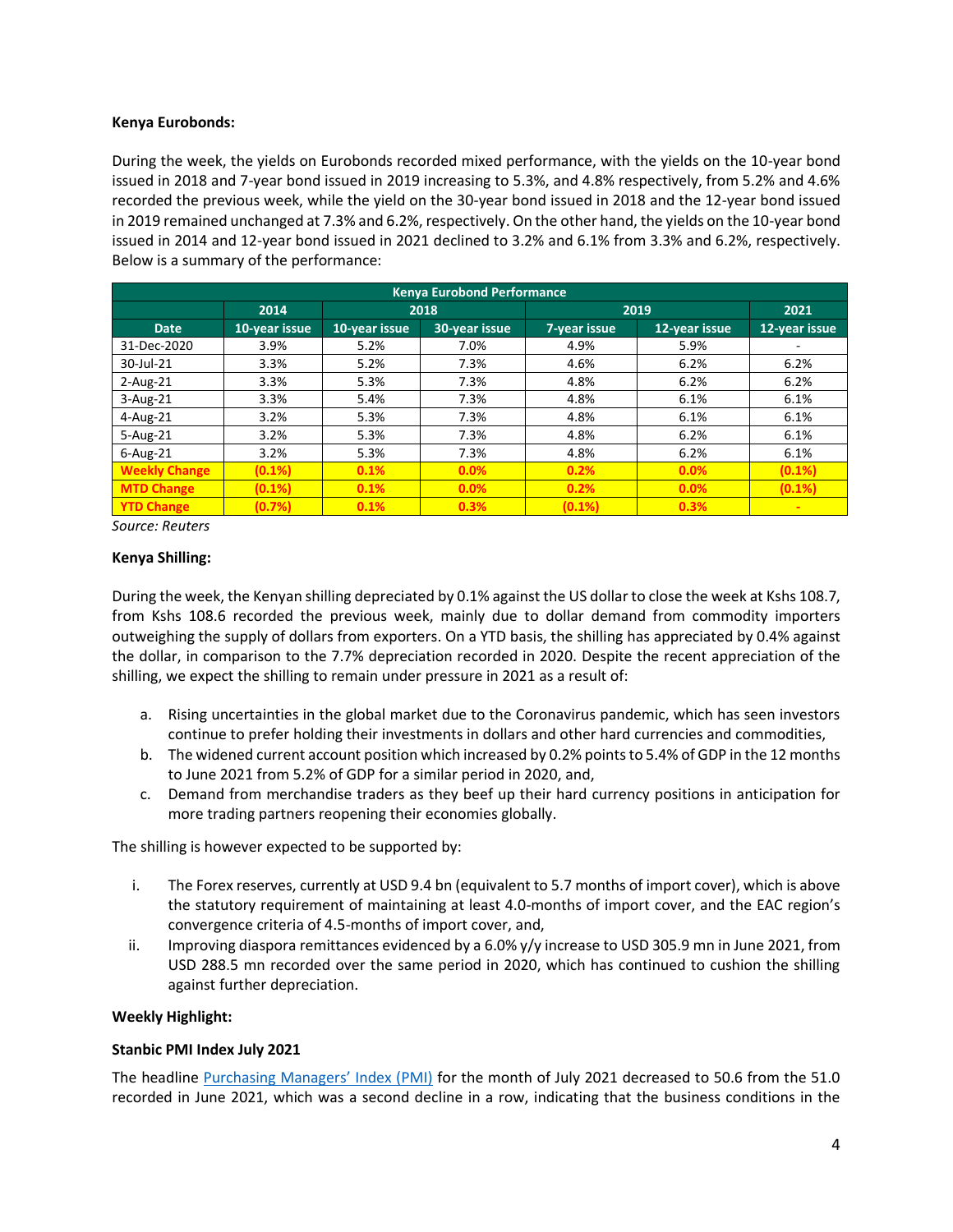Kenyan private sector recorded an expansion but at a slower rate than that seen in June 2021. The expansion in the business conditions is attributable to an improvement observed in sectors such as construction, agriculture and services which recorded growth in new orders and output. However, there was an increase in input and output cost which was attributable to the increase in oil prices and the introduction of new taxes in the month of July. See below a chart summarizing the evolution of the PMI over the last 24 months:



*\*\*\* Key to note, a reading above 50.0 signals an improvement in business conditions, while readings below 50.0 indicate a deterioration*

In line with the decline of the PMI index reading for the month of July 2021, we maintain a cautious outlook in the short-term owing to the increasing cost pressures, slowing sales growth and more worryingly, concerns of an uptick in Covid-19 infections. The discovery of new variants, especially the Delta variant, which is more easily transmissible might lead to another wave of infections and more restrictions that will affect the business environment.

*Rates in the fixed income market have remained relatively stable due to the high liquidity in the money markets, coupled with the discipline by the government as they reject expensive bids. The government is 9.1% ahead its prorated borrowing target of Kshs 76.0 bn having borrowed Kshs 82.9 bn in FY'2021/2022. We expect a gradual economic recovery going into FY'2021/2022 as evidenced by KRA collecting Kshs 1.7 tn in FY'2020/2021, a 3.9% increase from Kshs 1.6 tn collected in the prior fiscal year. However, despite the projected high budget deficit of 7.5% and the lower credit rating from S&P Global to 'B' from 'B+', we believe that the monetary support from the IMF and World Bank will mean that the interest rate environment may stabilize since the government will not be desperate for cash.*

# **Equities**

## **Markets Performance**

During the week, the equities market recorded a mixed performance, with NASI and NSE 25 gaining by 0.6% and 0.7%, respectively, while NSE 20 remained unchanged, taking their YTD performance to gains of 17.4%, 5.4% and 14.9% for NASI, NSE 20 and NSE 25, respectively. The equities market performance was mainly driven by gains recorded by banking stocks such as KCB Group, Equity Group and Standard Chartered Bank Kenya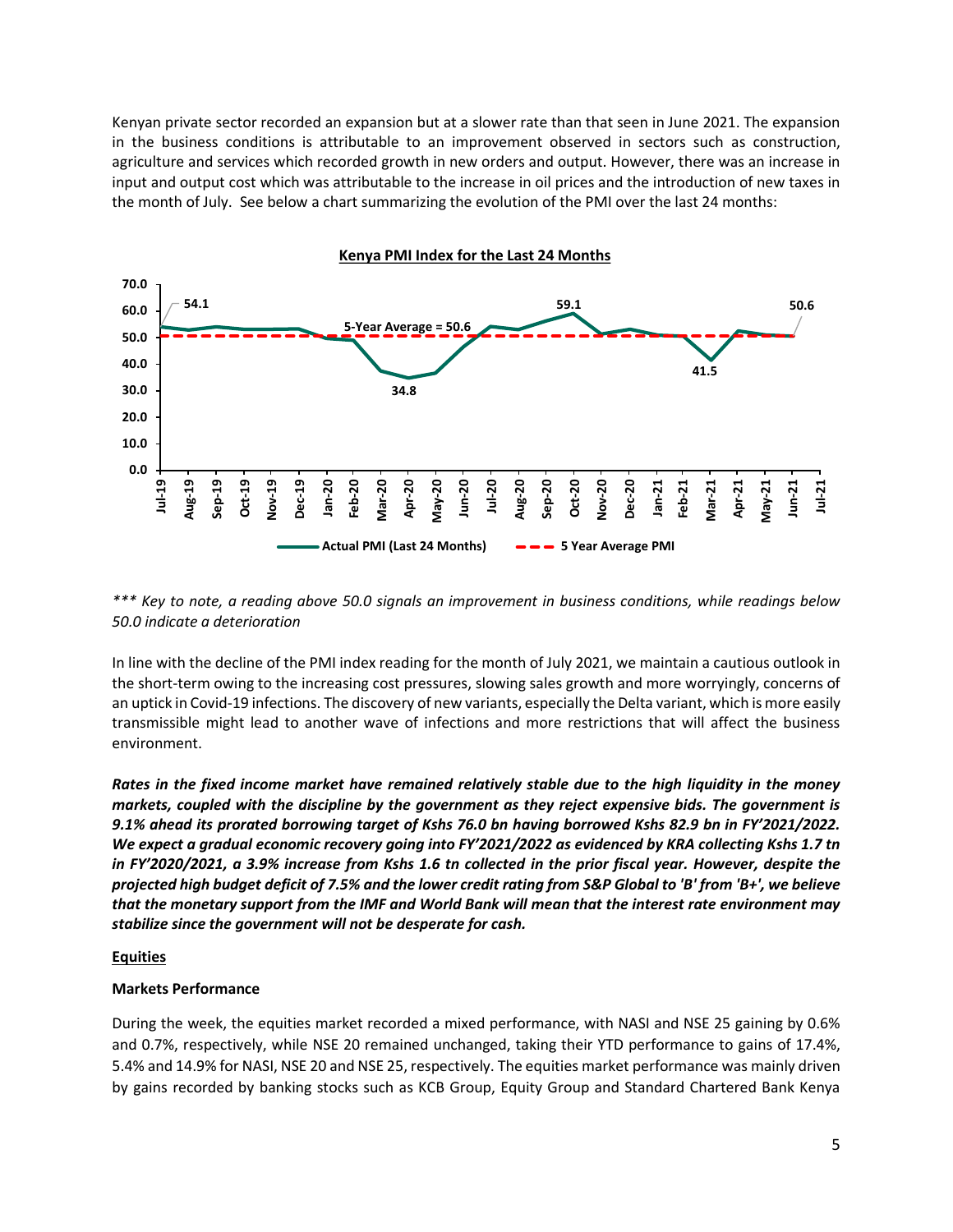(SCBK) which gained by 2.3%, 2.2% and 1.2%, respectively. The gains were however weighed down by losses recorded by stocks such as BAT, ABSA and NCBA which declined by 2.4%, 1.4% and 1.3%, respectively.

During the week, equities turnover decreased by 12.0% to USD 13.7 mn, from USD 15.6 mn recorded the previous week, taking the YTD turnover to USD 740.7 mn. Foreign investors remained net sellers, with a net selling position of USD 2.2 mn, from a net selling position of USD 1.3 mn recorded the previous week, taking the YTD net selling position to USD 28.4 mn.

The market is currently trading at a price to earnings ratio (P/E) of 12.8x, 1.3% below the historical average of 12.9x, and a dividend yield of 3.2%, 0.8% points below the historical average of 4.0%. Key to note, NASI's PEG ratio currently stands at 1.4x, an indication that the market is trading at a premium to its future earnings growth. Basically, a PEG ratio greater than 1.0x indicates the market may be overvalued while a PEG ratio less than 1.0x indicates that the market is undervalued. Excluding Safaricom, the market is trading at a P/E ratio of 12.1x and a PEG ratio of 1.4x. The current P/E valuation of 12.8x is 65.7% above the most recent trough valuation of 7.7x experienced in the first week of August 2020. The charts below indicate the historical P/E and dividend yields of the market.

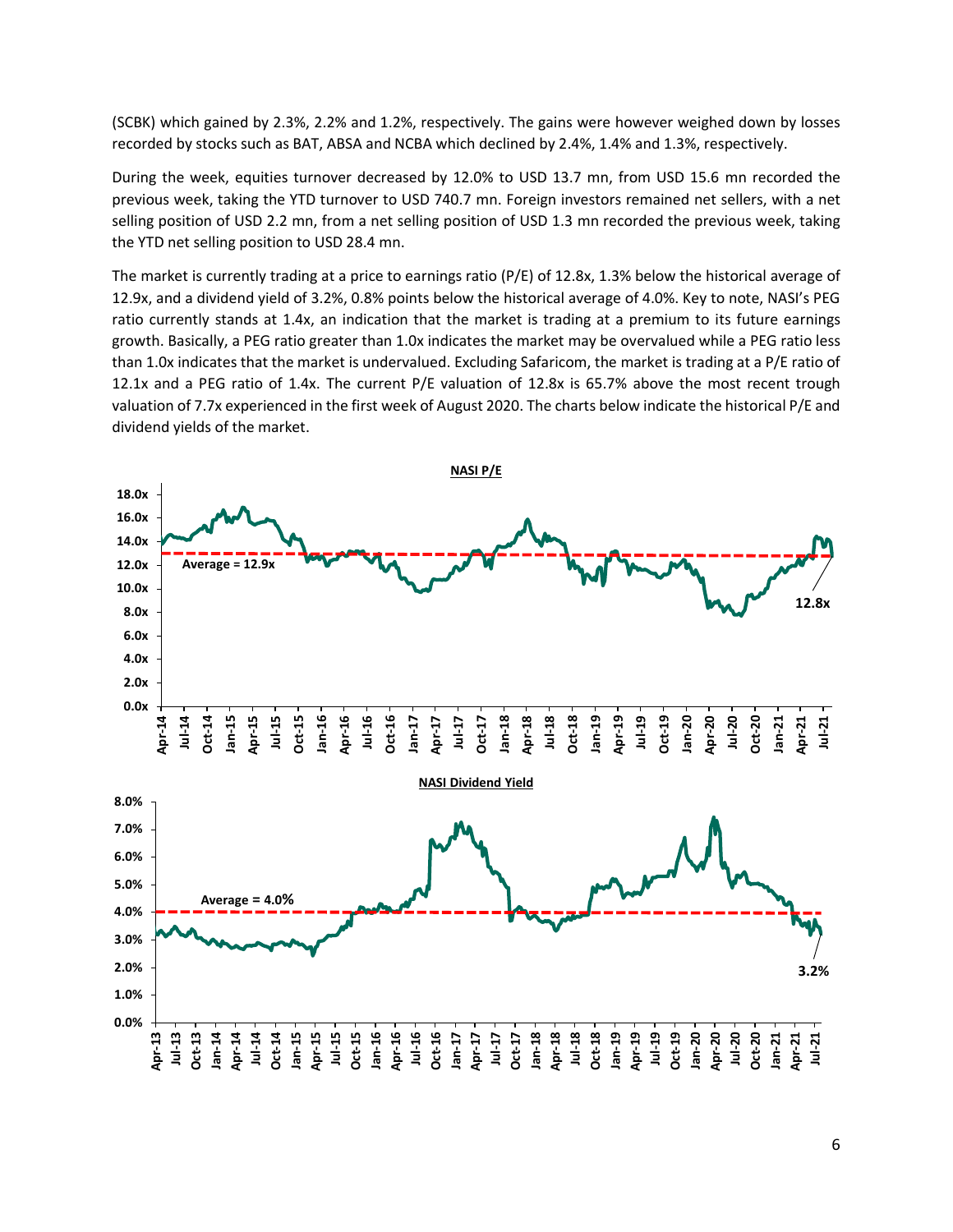#### **Universe of Coverage**

| <b>Company</b>               | Price as at<br>30/07/2021 | Price as at<br>06/08/2021 | w/w<br>change | <b>YTD</b><br>Change | Year<br>Open<br>2021 | <b>Target</b><br>Price* | <b>Dividend</b><br><b>Yield</b> | Upside/<br>Downside** | P/TBv<br><b>Multiple</b> | Recommendation    |
|------------------------------|---------------------------|---------------------------|---------------|----------------------|----------------------|-------------------------|---------------------------------|-----------------------|--------------------------|-------------------|
| I&M Group***                 | 23.0                      | 22.6                      | (1.7%)        | (49.7%)              | 44.9                 | 29.8                    | 10.0%                           | 42.1%                 | 0.3x                     | <b>Buy</b>        |
| Kenya Reinsurance            | 2.6                       | 2.6                       | 0.4%          | 11.7%                | 2.3                  | 3.1                     | 7.8%                            | 27.9%                 | 0.3x                     | <b>Buy</b>        |
| $NCBA***$                    | 26.6                      | 26.2                      | (1.3%)        | (1.5%)               | 26.6                 | 29.5                    | 5.7%                            | 18.3%                 | 0.7x                     | <b>Accumulate</b> |
| Sanlam                       | 11.0                      | 10.8                      | (1.8%)        | (16.9%)              | 13.0                 | 12.4                    | 0.0%                            | 14.8%                 | 1.0x                     | <b>Accumulate</b> |
| <b>Standard Chartered***</b> | 129.5                     | 131.0                     | 1.2%          | (9.3%)               | 144.5                | 134.5                   | 8.0%                            | 10.7%                 | 1.0x                     | <b>Accumulate</b> |
| ABSA Bank***                 | 9.9                       | 9.8                       | (1.4% )       | 2.9%                 | 9.5                  | 10.7                    | 0.0%                            | 9.2%                  | 1.1x                     | <b>Hold</b>       |
| Co-op Bank***                | 13.6                      | 13.7                      | 0.7%          | 8.8%                 | 12.6                 | 13.8                    | 7.3%                            | 8.4%                  | 0.9x                     | <b>Hold</b>       |
| Diamond Trust Bank***        | 65.8                      | 65.8                      | 0.0%          | (14.3%)              | 76.8                 | 70.0                    | 0.0%                            | 6.5%                  | 0.3x                     | <b>Hold</b>       |
| <b>KCB Group***</b>          | 45.7                      | 46.8                      | 2.3%          | 21.7%                | 38.4                 | 48.6                    | 2.1%                            | 6.1%                  | 1.1x                     | Hold              |
| <b>Equity Group***</b>       | 48.9                      | 50.0                      | 2.2%          | 37.9%                | 36.3                 | 51.2                    | 0.0%                            | 2.4%                  | 1.5x                     | <b>Lighten</b>    |
| <b>Stanbic Holdings</b>      | 85.0                      | 92.5                      | 8.8%          | 8.8%                 | 85.0                 | 90.5                    | 4.1%                            | 1.9%                  | 0.9x                     | <b>Lighten</b>    |
| <b>Liberty Holdings</b>      | 9.1                       | 9.1                       | 0.0%          | 17.7%                | 7.7                  | 8.4                     | 0.0%                            | (7.3%)                | 0.7x                     | Sell:             |
| <b>Jubilee Holdings</b>      | 379.0                     | 370.0                     | $(2.4\%)$     | 34.2%                | 275.8                | 330.9                   | 2.4%                            | $(8.1\%)$             | 0.8x                     | <b>Sell</b>       |
| <b>HF Group</b>              | 3.8                       | 3.8                       | (0.8%         | 19.4%                | 3.1                  | 3.2                     | 0.0%                            | (14.7%)               | 0.2x                     | <b>Sell</b>       |
| <b>Britam</b>                | 7.9                       | 7.9                       | 0.5%          | 12.9%                | 7.0                  | 6.7                     | 0.0%                            | (15.2%)               | 1.5x                     | Sell:             |
| <b>CIC Group</b>             | 3.0                       | 3.1                       | 4.7%          | 46.9%                | 2.1                  | 1.8                     | 0.0%                            | (41.9%)               | 1.1x                     | <b>Sell</b>       |

Below is a summary of our universe of coverage and the recommendations:

**\*Target Price as per Cytonn Analyst estimates**

**\*\*Upside/ (Downside) is adjusted for Dividend Yield**

**\*\*\*For Disclosure, these are stocks in which Cytonn and/or its affiliates are invested in**

**Key to note, I&M Holdings YTD share price change is mainly attributable to the counter trading ex-bonus issue**

*We are "Neutral" on the Equities markets in the short term. With the market currently trading at a premium to its future growth (PEG Ratio at 1.4x), we believe that investors should reposition towards companies with a strong earnings growth and are trading at discounts to their intrinsic value. Additionally, we expect the recent discovery of new strains of COVID-19 coupled with the introduction of strict lockdown measures in major economies to continue dampening the economic outlook.*

## **Real Estate:**

## **I. Industry Reports**

During the week, the Central Bank of Kenya (CBK) released the [Monetary Policy Committee Hotel Survey-July](https://www.centralbank.go.ke/uploads/market_perception_surveys/1808452313_MPC%20Hotels%20Survey,%20July%202021.pdf)  [2021,](https://www.centralbank.go.ke/uploads/market_perception_surveys/1808452313_MPC%20Hotels%20Survey,%20July%202021.pdf) a survey intended to assess the extent of the recovery of the hospitality sector. Some of the key takeouts from the report include:

i. On average, the number of operational hotels in June 2021 increased by 2.0% points to 96.0% from the 94.0% recorded in the May 2021, thereby reflecting recovery of the sector following the relaxation of the Covid-19 restriction measures such as re-opening of restaurant and entertainment joints, coupled with Kenya Airways (KQ) returning flights between Nairobi to Kisumu and Mombasa,

The graph below shows the number of operational hotels in Kenya from January 2020 to June 2021;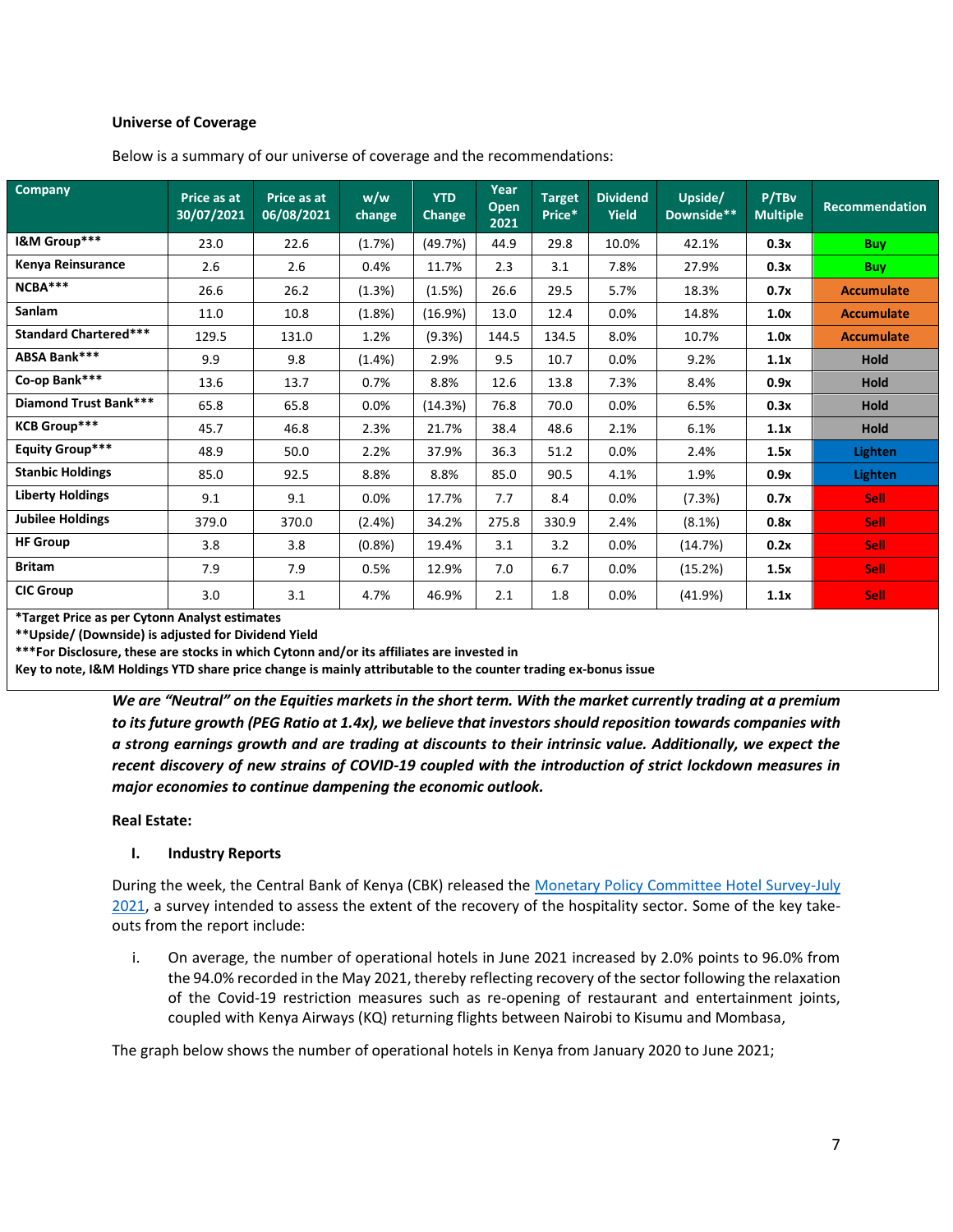

#### **Overall Hotels in Operation in Kenya (Jan 2020 - Jun 2021)**

*Source: Central Bank of Kenya*

- ii. Local guests continued to dominate the proportion of clientele for accommodation and restaurant services at 80.0% and 81.0%, representing an 18.0% and 12.0% points increase, compared to 62.0% and 69.0% recorded during the pre-Covid period, respectively. The above is attributed to the focus on local marketing, discounted rates on hotels and conference rooms for local clients and the decline in foreign clientele following travel bans and restrictions in some countries, and,
- iii. The overall bed occupancy increased by 12.0% points to 30.0% in June 2021 from 18.0% recorded in May 2021 attributable to; i) events such as World Rally Championships (WRC) that saw hotels in the larger Nakuru region fully booked, ii) discounted rates on hotels and conference rooms and aggressive marketing thus increasing local clients, and, iii) boost in the number of tourists in tourist destinations attributed to warm climate and increased wildlife activities such as the wildebeest migration.

The graph below shows the number of hotel occupancies rates in Kenya from February 2020 to June 2021;



**Overall Hotel Bed Occupancy Rate in Kenya (Feb 2020 - Jun 2021)**

*Source: Central Bank of Kenya*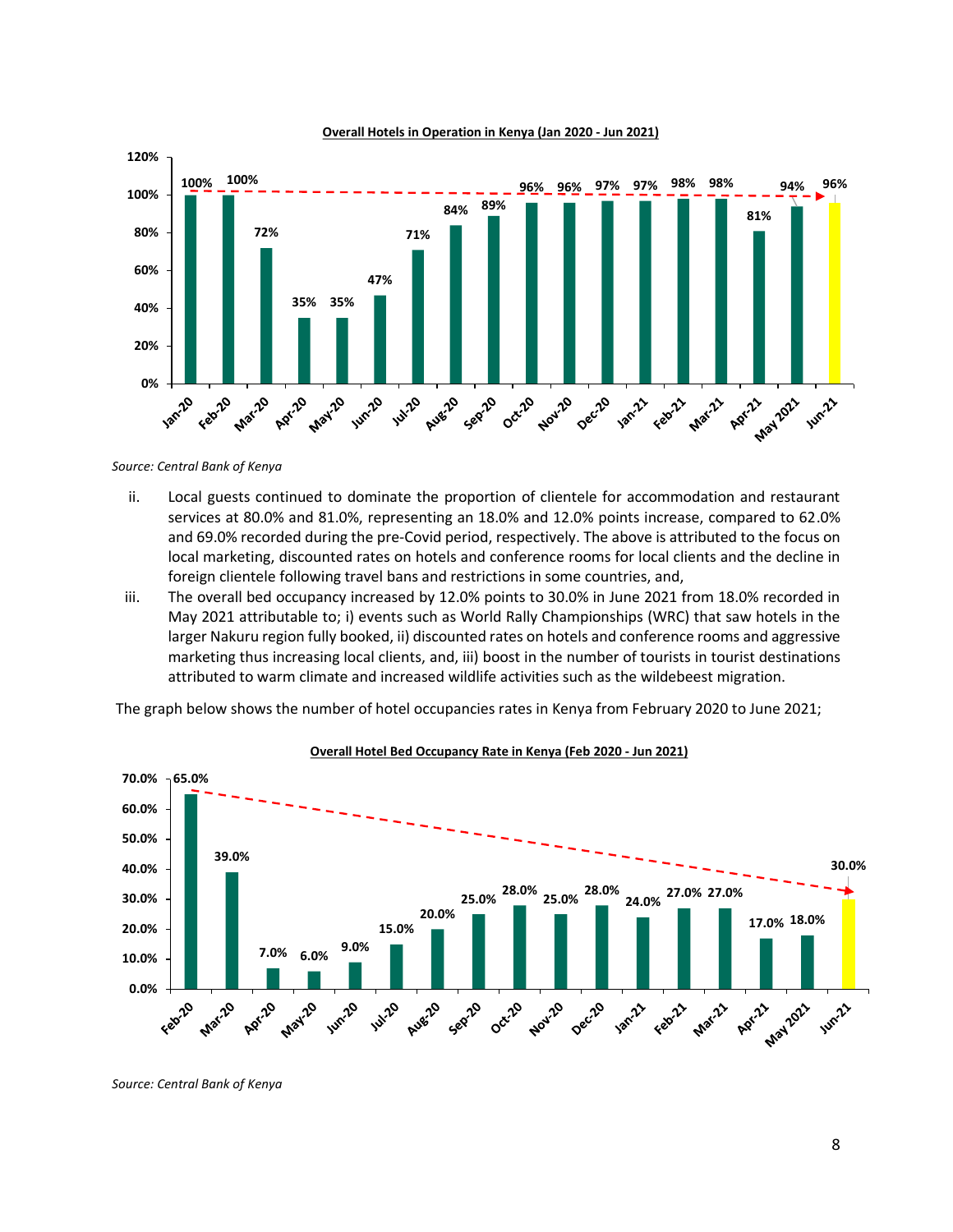The survey indicates a path towards post-Covid recovery with performance of hotels expected to be on an upward trajectory for the rest of the year, as the number of foreign tourists rise supported by the; i) announced increase in direct flights from Frankfurt Germany to the Moi International Airport (MIA), ii) announcement by Jambo Jet to do four flights per week to the coastal town of Lamu at prices lower than market rates, iii) continued upgrade of the Moi International Airport to accommodate more flights, and, iv) increased wildlife activities boosting tourist arrivals.

# **II. Residential Sector**

During the week, Centum Real Estate, a real estate developer, partnered with NCBA Bank Kenya to provide mortgage financing for both qualified salaried and self-employed Kenyans to access over 5,000 units under development by the firm. The housing units are spread in areas along Thika Road, Kasarani and Two Rivers Mall which include villas, townhouses and apartments. NCBA has been on the forefront in provision of mortgage financing, fostering partnerships with property developers such as Mi Vida Homes in April 2021 to provide mortgage financing for purchase of over 3,000 homes in the Garden City Project over the next five years. Additionally, it partnered with Tatu City to provide mortgages to home buyers within their mixed use developments with a buy and build option receiving up to 80.0% financing with a maximum repayment period of 25 years depending on employment status.

| Centum Real Estate Projects in the Nairobi Metropolitan Area |                       |                    |                                                                                  |  |  |  |
|--------------------------------------------------------------|-----------------------|--------------------|----------------------------------------------------------------------------------|--|--|--|
| Project                                                      | Area                  | <b>No of Units</b> | <b>Typology Price Ranges</b>                                                     |  |  |  |
| 26 Mzizi Court                                               | Gigiri, Nairobi       | 1,650              | 1 bed - Kshs 4.9 to Kshs 5.8 mn<br>2 bed - Kshs 7.3 to Kshs 8.4 mn               |  |  |  |
| Cascadia Apartments                                          | Gigiri, Nairobi       | 400                | 1 bed - Kshs 8.5 mn<br>2 bed - Kshs 12.8 mn<br>3 bed - Kshs 14.4 to Kshs 24.5 mn |  |  |  |
| Riverbank                                                    | Gigiri, Nairobi       | 168                | 1 bed - Kshs 14.0 mn<br>2 bed - Kshs 20.0 mn<br>3 bed - Kshs 26.5 mn             |  |  |  |
| Loft Residences                                              | Gigiri, Nairobi       | 56                 | Upper floors - Kshs 37.5 mn<br>Lower floors - Kshs 44.0 mn                       |  |  |  |
| 265 Elmer One                                                | Kasarani              | 268                | $1$ bed - Kshs 4.2 mn<br>$2$ bed - Kshs 5.2 mn<br>Studio - Kshs 2.2 mn           |  |  |  |
| 365 Pavilion                                                 | Thika Road, Near USIU | 365                | 1 bed - Kshs 4.8 mn<br>2 bed - Kshs 7.1 mn<br>3 bed - Kshs 10.1mn                |  |  |  |

The following table shows developments under the Centum Real Estate in the Nairobi Metropolitan Area;

*Source: Online Research*

The partnership by Centum and NCBA Bank is expected to increase home ownership with a broader client base inclusive of self-employed Kenyans who have in the past been unable to secure mortgage loans due to credit information being below the required threshold for assessment by mortgage lenders.

Mortgage uptake in the country has remained low due to factors such as i) the high house prices which have led to the exclusion of low income earners, ii) the high interest rates that make it hard to meet the contractual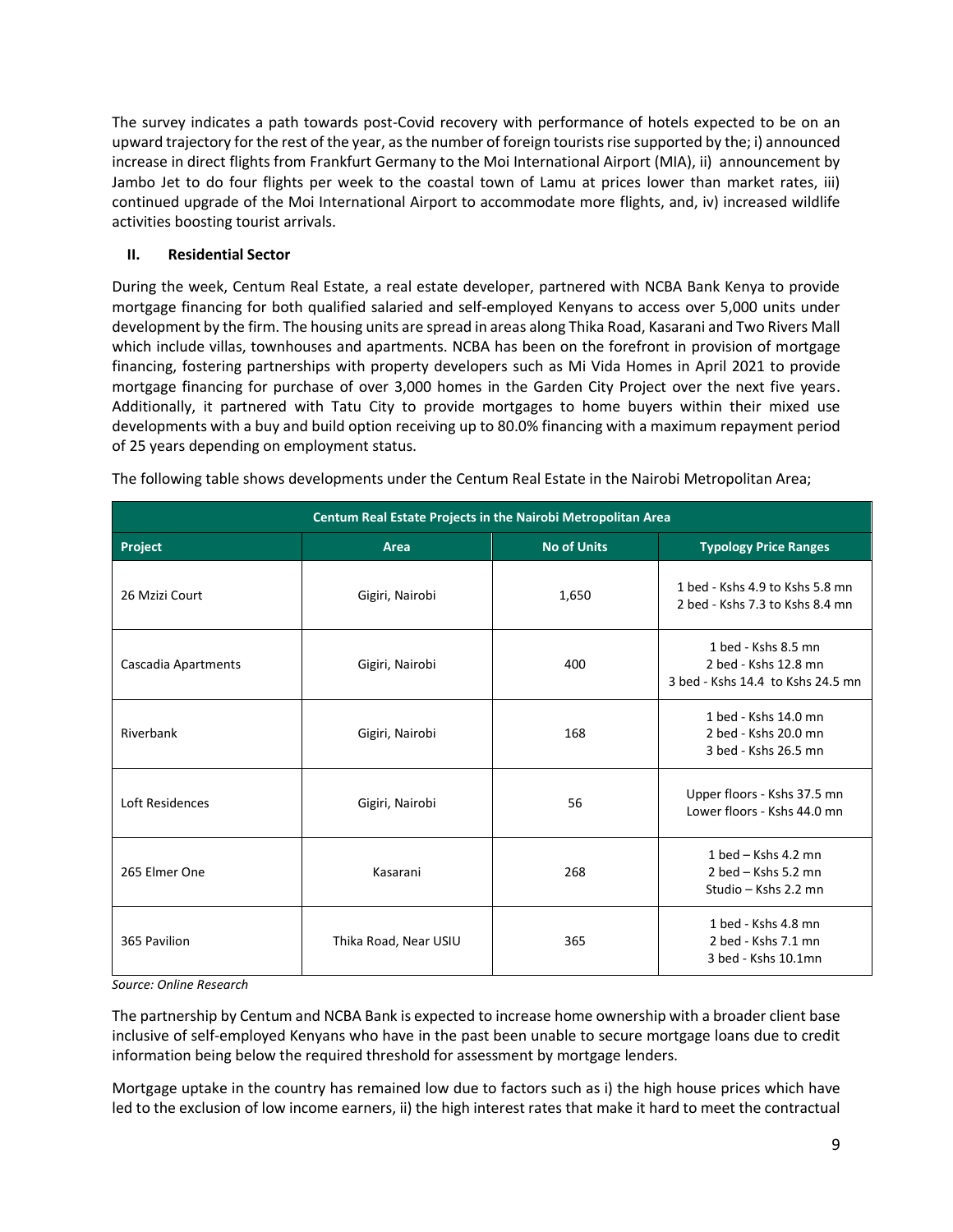obligations for mortgage financing, iii) the increase in the number of real estate non-performing loans leading to lenders tightening their risk provisions, and, iv) the constrained home ownership structured solutions by lenders leading to failure to incorporate more clients and boost mortgage accounts in the country. However, tremendous efforts are being made towards mortgage provisions especially by the primary mortgage lenders through i) partnering with private developers such as Centum Real Estate, ii) offering flexible loan repayment terms and periods, iii) increased capital liquidity from the minimized capital requirements to back mortgages, and, iv) incorporating self-employed Kenyans who have in the past been excluded in mortgage provisions due to lack of required threshold credit information.

Mortgage accounts in the country declined by 1,022 accounts in the year 2020 to 26,971 from the 27,993 recorded in 2019, attributable to the tough economic environment leading to the low uptake.

To increase mortgage uptake, the Central Bank of Kenya introduced a reduction in capital requirement for mortgage backed loans from 50.0% to 35.0% effective from 1<sup>st</sup> July 2021. Banks will now have more liquidity for lending towards home ownership in an aim to boost mortgage accounts going forward. The move by Central Bank of Kenya is expected to boost mortgage uptake which has grown at a very low rate over the last 10 years, at a CAGR of 5.3%, adding just 10,942 accounts between 2011 and 2020, compared to an annual housing demand of 200,000 units.



The graph below shows the number of mortgage accounts over the last decade;

*Source: Central Bank of Kenya*

An increase in the mortgage uptake is expected to boost home ownership rate in the country which has remained relatively low at 21.3% of the urban dwellers as Kenya seeks to reach the levels of some of the African countries such as South Africa and Ghana which were 31.7% points and 25.9% points higher than Kenya, coming in at 53.0% and 47.2%, as recorded in 2019 and 2020, respectively.

The graph below shows the home ownership percentages in different countries compared to Kenya;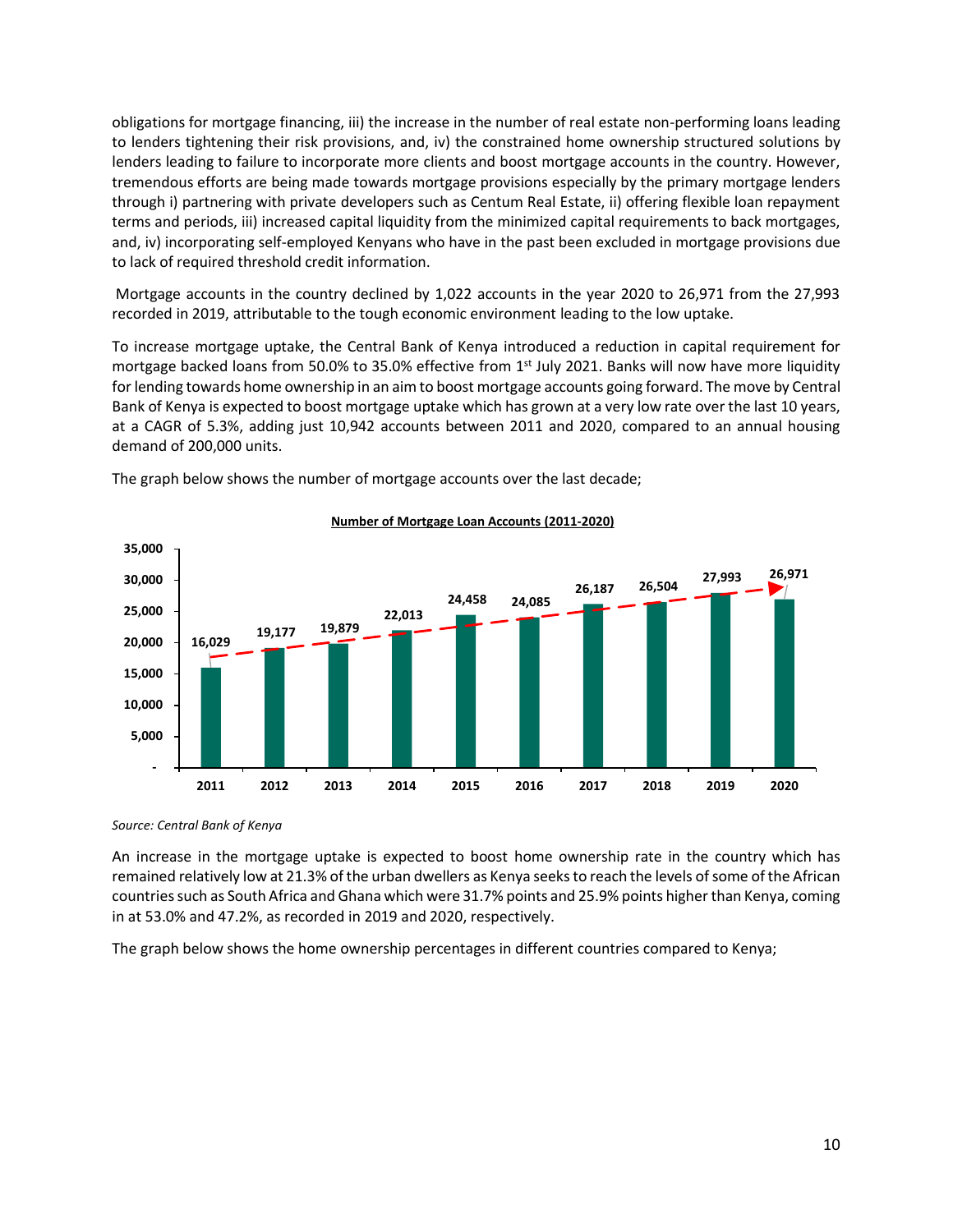

*Source: Center for Affordable Housing Africa*

Despite efforts to increase home ownership the percentage has remained relatively low, resulting to a low mortgage to GDP ratio at 2.2% as at 2020 compared to South Africa and Namibia recording 17.4% points and 23.2% points higher mortgage to GDP ratios than Kenya, at 19.6% and 25.4%, respectively. The government, in an aim to improve this, set up a Mortgage Liquidity Facility (MLF) that is the Kenya Mortgage Refinance Company (KMRC) which was licensed for operations in September 2020, and aimed at enhancing mortgage affordability. The firm advances credit to primary mortgage lenders at a rate of 5.0% making it possible for them to offer long term mortgages at single digit rate of approximately 7.0%. It is however not clear how KMRC seeks to acquire these funds and at the same time lend at such low rates given that the government itself can only acquire 20 year funds at a 13.2% rate.

The graph below shows mortgage to GDP ratio of different countries compared to Kenya;



#### **Mortgage to GDP ratio as of 2019**

*Source: Centre for Affordable Housing Africa*

The residential sector continues to record increased activities supported by efforts of private sector players like banks to offer mortgage solutions in order to keep boosting their mortgage accounts with focus on the low and middle income earners in the country.

*The real estate sector performance is expected to improve for the rest the year supported by increase in number of operational hotels and bed occupancy rates which are expected to aid the hospitality sector in its*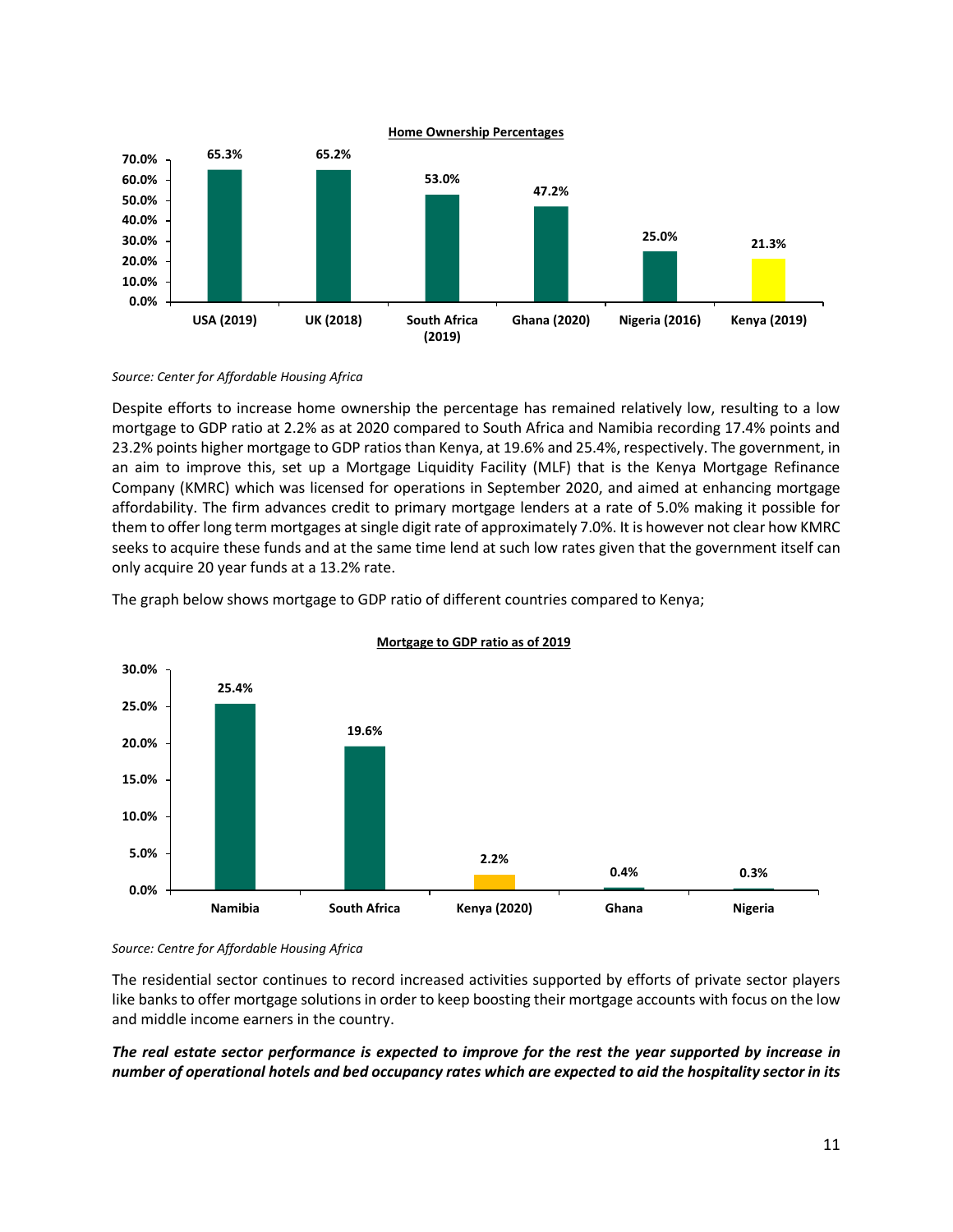*recovery following a tough environment from the onset of the Covid-19, and developers' partnerships with financial institutions to offer flexible mortgage solutions in an aim to boost home ownership in the country.*

# **Focus of the Week: Role of Trustees in the Capital Markets in Kenya**

On 29th June 2021, the President of Kenya assented to the [Finance Act, 2021](http://kenyalaw.org/kl/fileadmin/pdfdownloads/Acts/2021/TheFinanceAct_No.8of2021.pdf) which amongst other changes, introduced provisions for the registration and regulation of corporate trustees in the retirement benefits industry. While registered companies were allowed to act as corporate trustees under the previous Retirement Benefits Act, the Finance Act now clearly outlines the registration process of trustees, as well as the criteria for their suitability. Additionally, in 2020, the Capital Markets Authority (CMA) granted a no-objection to Goal Advisory Africa Limited, the first non-banking institution, to act as a Collective Investment Scheme (CIS) Corporate Trustee. Traditionally, only banks had been allowed to act as CIS trustees, with only 5 licensed banks approved to offer trusteeship services. Key to note, there are other types of trustees who do not need approval or licensing such as trustees of private trusts, charities, and endowment funds.

It is due to these recent developments that we chose to take an in-depth look into the roles of trustees in the Kenyan capital markets and the legal framework around the operations of trustees. We shall do this in five sections, namely:

- i. Introduction,
- ii. Legal Framework and the Role of Trustees in the Kenyan Capital Markets,
- iii. Case Study India,
- iv. Challenges in the Kenyan market and Recommendations, and,
- v. Conclusion.

## **Section I: Introduction**

The main role of capital marketsis to link suppliers of capital, for example individual investors, pension schemes or SACCOs with users of the capital i.e. people who are mainly in the production of goods and services across various sectors. See our previous release, [The Role of Kenya's Capital Markets on Economic Growth](https://cytonn.com/topicals/the-role-of-kenya) on this for more details. Investments can be through directly buying into capital market securities such as debt or equity securities or indirectly through investment vehicles managed by professional investments managers. The investment vehicles can be Unit Trust Funds, Pension Funds or Real Estate Investment Trusts.

| <b>Investment Vehicle</b>             | <b>Unit Trusts Funds (UTFs)</b>                  | <b>Pension Funds</b>                                                   | <b>Real Estate Investment Trusts</b><br>(REITs)                                     |
|---------------------------------------|--------------------------------------------------|------------------------------------------------------------------------|-------------------------------------------------------------------------------------|
| <b>Objective</b>                      | Return generation and<br>high liquidity          | Retirement savings and long<br>term return generation                  | Return generation through Real<br>Estate investments                                |
| <b>Regulatory Body</b>                | Capital Markets Authority<br>(CMA)               | <b>Retirement Benefits Authority</b><br>(RBA)                          | Capital Markets Authority (CMA)                                                     |
| Governance<br><b>Structure</b>        | Trustee<br><b>Fund Manager</b><br>٠<br>Custodian | Trustee<br><b>Fund Manager</b><br>٠<br>Administrator<br>٠<br>Custodian | Trustee<br>٠<br><b>REIT Manager</b><br>$\bullet$<br><b>Structural Engineer</b><br>٠ |
| <b>Established by</b>                 | <b>Trust Deed</b>                                | <b>Trust Deed</b>                                                      | <b>Trust Deed</b>                                                                   |
| <b>Minimum Capital</b><br>Requirement | Not prescribed in law                            | Kshs. 10.0 million                                                     | Kshs. 100.0 million                                                                 |

We look below at these three investment vehicles and their respective governance structures: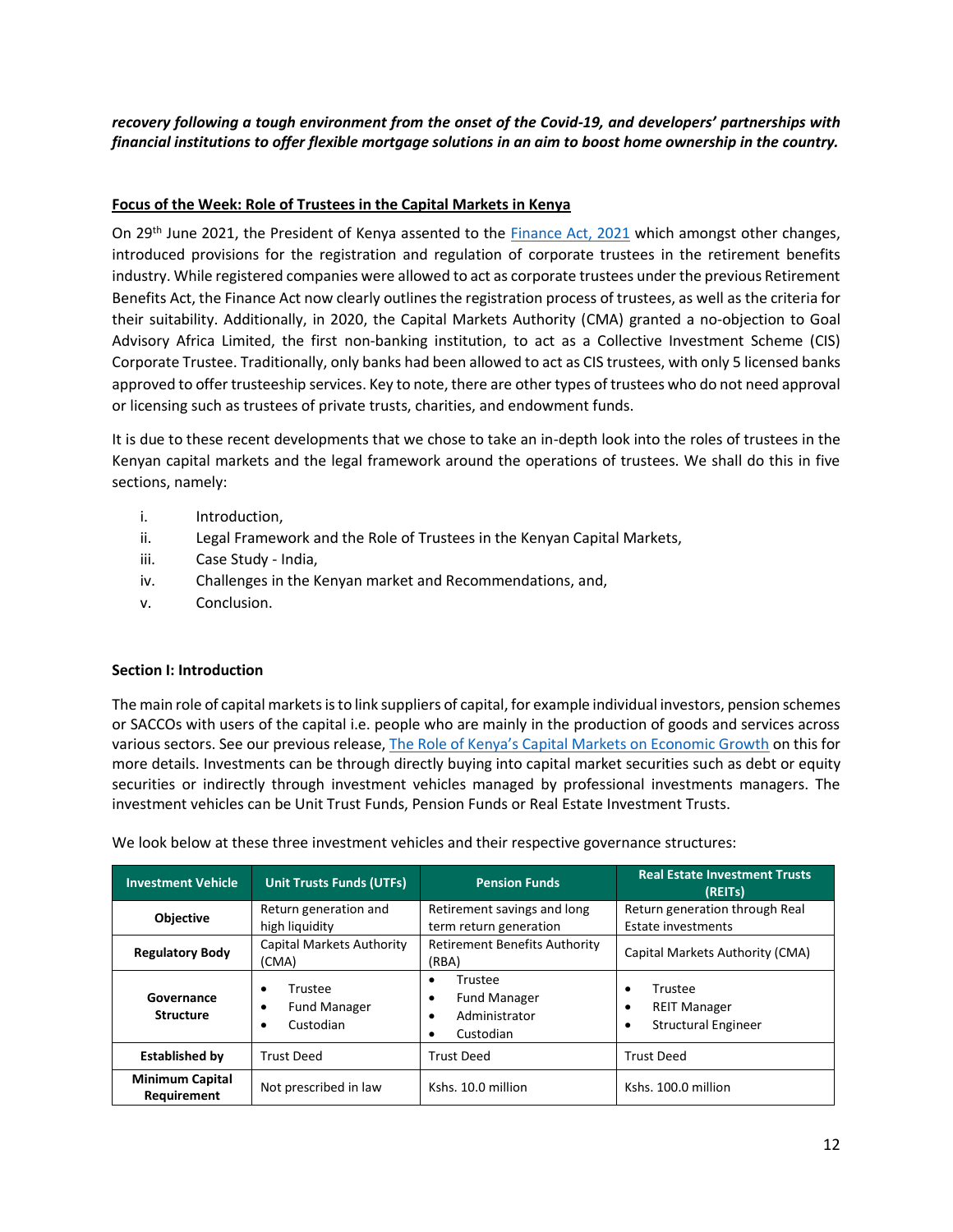## **Section II: Legal Framework and the Role of Trustees in the Kenyan Capital Markets**

The key role of Trustees is informed by the form of the trust as an investment vehicle. A trust is an unincorporated body unlike a company, and cannot hold assets or enter into contracts in its name. The Trustees, therefore, hold the legal title to the trust's assets on behalf of the trust's beneficiaries who in this case may be the persons contributing to the pension fund or the investors in a UTF.

Another key role of the trustee is to ensure that the trust is managed in accordance with the applicable laws and regulations (if regulated), the incorporation documents and in general with the requisite due diligence and care. For regulated funds this is done through exercising oversight on the Fund Manager and for UTFs the trustee is required to report annually to holders in the annual report on whether the fund manager has managed the scheme in accordance with the rules and if not what steps have been taken.

It is important to note that while a trustee may delegate some duties such as communication with stakeholders, they cannot delegate the functions of oversight or fiduciary responsibility in relation to the trust fund. It is also key to note that because the trust is not separately existent from its trustees, it is therefore implied that a trust must have active trustees at all times. This ensures that the trust does not cease even during a change of trustees exposing the beneficiaries to the risk of property loss. For unit trust funds, this is clearly outlined in the [Capital Markets \(Collective Investment Schemes\) Regulations, 2001](https://www.cma.or.ke/index.php?option=com_phocadownload&view=category&download=28:cmacollective-investment-schemesregulations2001&id=57:regulations&Itemid=194). Below we look at the different types of trustees in the Kenyan capital markets, their qualification requirements and industry statistics:

# **A. Unit Trust Funds (UTFs) Trustees**

UTF Trustees are tasked with ensuring that the Funds they are in charge of are running well and in accordance with the applicable laws and regulations. Similar to the Unit Trust Funds, UTF trustees are approved by the Capital Markets Authority (CMA) under the [Capital Markets \(Collective Investment Schemes\) Regulations,](https://www.cma.or.ke/index.php?option=com_phocadownload&view=category&download=28:cmacollective-investment-schemesregulations2001&id=57:regulations&Itemid=194)  [2001.](https://www.cma.or.ke/index.php?option=com_phocadownload&view=category&download=28:cmacollective-investment-schemesregulations2001&id=57:regulations&Itemid=194) As per the current regulations, the Trustee should be either a bank or a financial institution. The CMA is however considering expansion of the eligibility criteria to include institutions that have the requisite professional and technical capacity. Below are some of the qualifications being considered that a company has to meet before qualifying to be a UTF trustee:

- i. The applicant should demonstrate that the designated person(s) have adequate experience and understanding of the capital markets as well as operations of collective investment schemes,
- ii. The applicant should have in place professional indemnity or lines of credit to fully cover the risk in the event of professional negligence,
- iii. The applicant should demonstrate of the financial and technical capability to undertake trustee business effectively,
- iv. The designated persons carrying out the trustee tasks within the institution should;
	- a) Have adequate knowledge in capital markets operations and specifically the operation and management of Collective Investment Schemes,
	- b) Have experience of not less than 5 years in managing investment portfolios, and,
	- c) Be a holder of at least Chartered Institute for Securities & Investment (CISI) level two certification.

It is with this foresight that CMA, in 2020, approved – Goal Advisory Africa Limited – as a Trustee of a CIS. There are currently 6 approved Unit Trust Funds trustees and the table below provides a breakdown of the marketshare of each approved trustee by number of Collective Investment Schemes overseen and Assets Under Management (AUM):

#### **Collective Investments Scheme (CIS) Trustees Market Share**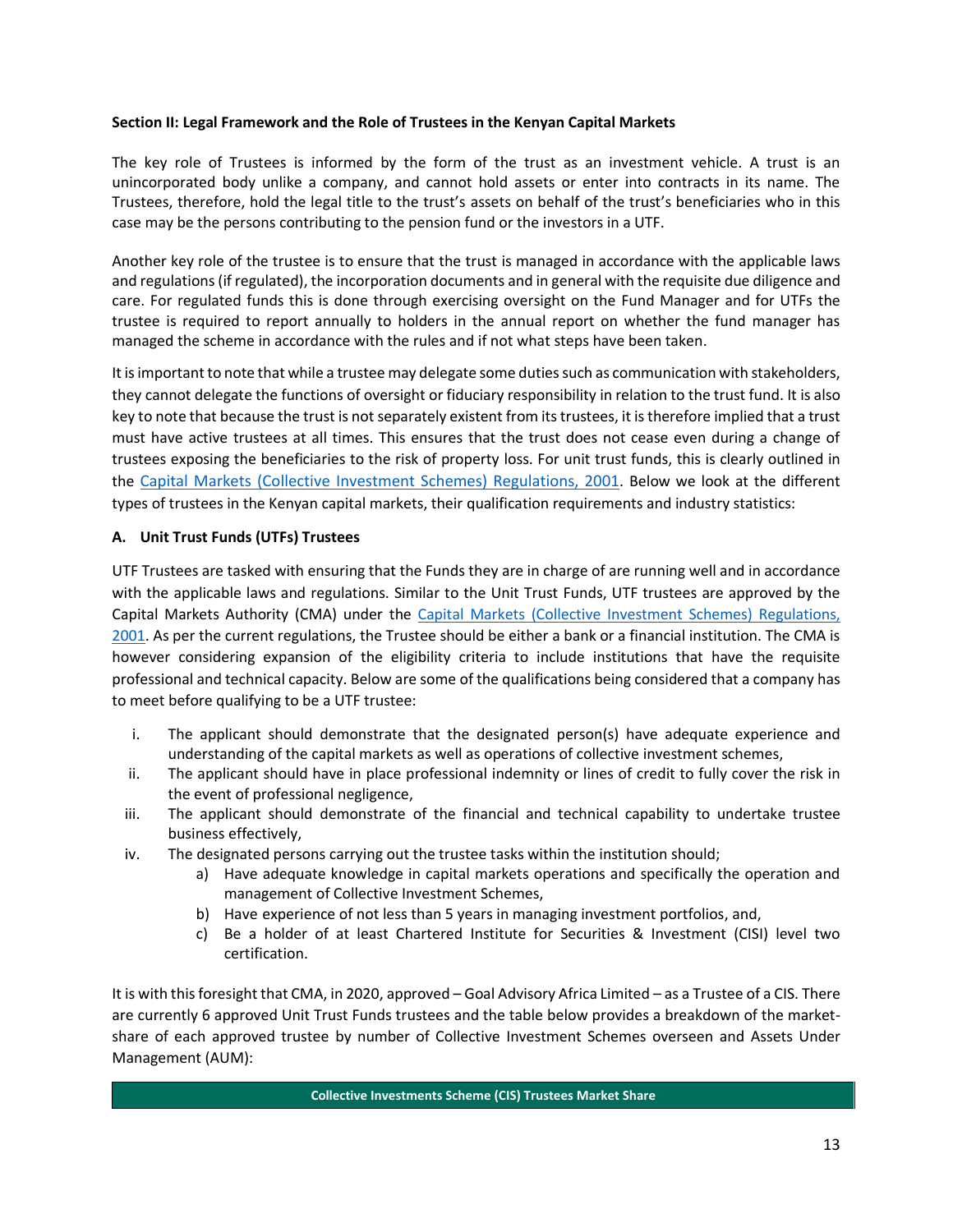| Year          | <b>Collective Investment Scheme</b>                      | <b>No. of Collective</b><br><b>Investment Schemes</b> | <b>Market Share</b><br>by AUM |
|---------------|----------------------------------------------------------|-------------------------------------------------------|-------------------------------|
| 1             | <b>KCB Trustee Services</b>                              | 11                                                    | 87.6%                         |
| $\mathcal{P}$ | Stanbic Bank Kenya Ltd                                   | $\overline{2}$                                        | 7.7%                          |
| 3             | Cooperative Bank of Kenya                                | $\overline{2}$                                        | 2.5%                          |
| 4             | Goal Advisory (A) Ltd                                    | 1                                                     | 0.9%                          |
| 5             | HF Bank                                                  | 0                                                     | 0.0%                          |
| 6             | <b>NatBank Trustee Services</b>                          | 0                                                     | 0.0%                          |
| 7             | Others (Non-corporate trustees & not appointed, unclear) | 3                                                     | 1.4%                          |
|               | <b>Total No. of Collective Investment Schemes</b>        | 19                                                    | 100.0%                        |

From the above table, it's clear that the market is concentrated with KCB Trustees controlling almost 90% of the market.

We view the beginning of acceptance of Corporate Trustees as a step in the positive direction since the structure of UTFs includes a Custodian / a Bank who holds custody of the assets on behalf of the Trust. The Trustee's role should then be focused on oversight of the Fund Manager's assets which is a professional and technical role, without focus on huge minimum capital requirements; this reduces the reliance on banks who to a large extent may be viewed as competitors in savings mobilization.

**The most fundamental change that is need in UTF trust is to clearly enact eligibility and the process of becoming a UTF Trustee, similar to what RBA has done. It is noteworthy that while the UTF industry assets remain a paltry Kshs. 111.1 billion, pension assets now stand at Kshs. 1.4 trillion. Clarity and predictability is essential to capital markets growth.**

# **B. Real Estate Investment Trust (REITs) Trustees**

As earlier discussed in our, [Real Estate Investment Trusts \(REITs\) in Kenya](https://cytonn.com/topicals/real-estate-investment-reits-in-kenya#:~:text=Other%20examples%20of%20REIT%20managers,Asset%20Management%2C%20Britam%20Asset%20Managers) research note, REITs are regulated collective investment vehicles which invest in real estate and whose promoters source funds to build or acquire real estate assets, which they sell or rent to generate income. The income generated is then distributed to the investors as returns from investing in REITs. The property is held by a trustee on behalf of unit holders and professionally managed by a REIT manager.

In Kenya, the Capital Markets Authority (CMA) is the governing and regulating body for REITs and as such, it is the body that registers and approves REIT trustees. According to the [Capital Markets \(Real Estate Investment](https://www.cma.or.ke/index.php?option=com_phocadownload&view=category&download=27:116-capital-markets-real-estate-investmenttrustscollectiveinvestmentschemesregulations-2013&id=57:regulations&Itemid=194)  [Trusts\) \(Collective Investment Schemes\) Regulations, 2013,](https://www.cma.or.ke/index.php?option=com_phocadownload&view=category&download=27:116-capital-markets-real-estate-investmenttrustscollectiveinvestmentschemesregulations-2013&id=57:regulations&Itemid=194) a REIT trusteeship applicant must meet the following minimum requirements in order to be considered for licensing:

- i. The applicant should be a bank, or, a subsidiary of a bank; or a company that has sufficient financial, technical and operational resources and experience necessary to enable it to effectively conduct its business and carry out its obligations as a trustee of a real estate investment trust and real estate investment trust scheme,
- ii. The applicant should be independent of the promoter, the REIT manager and any property manager, valuer or project manager certifier of the real estate investment trust scheme,
- iii. The applicant should have a minimum issued and paid-up capital and non-distributable capital reserves of at least Kshs 100.0 mn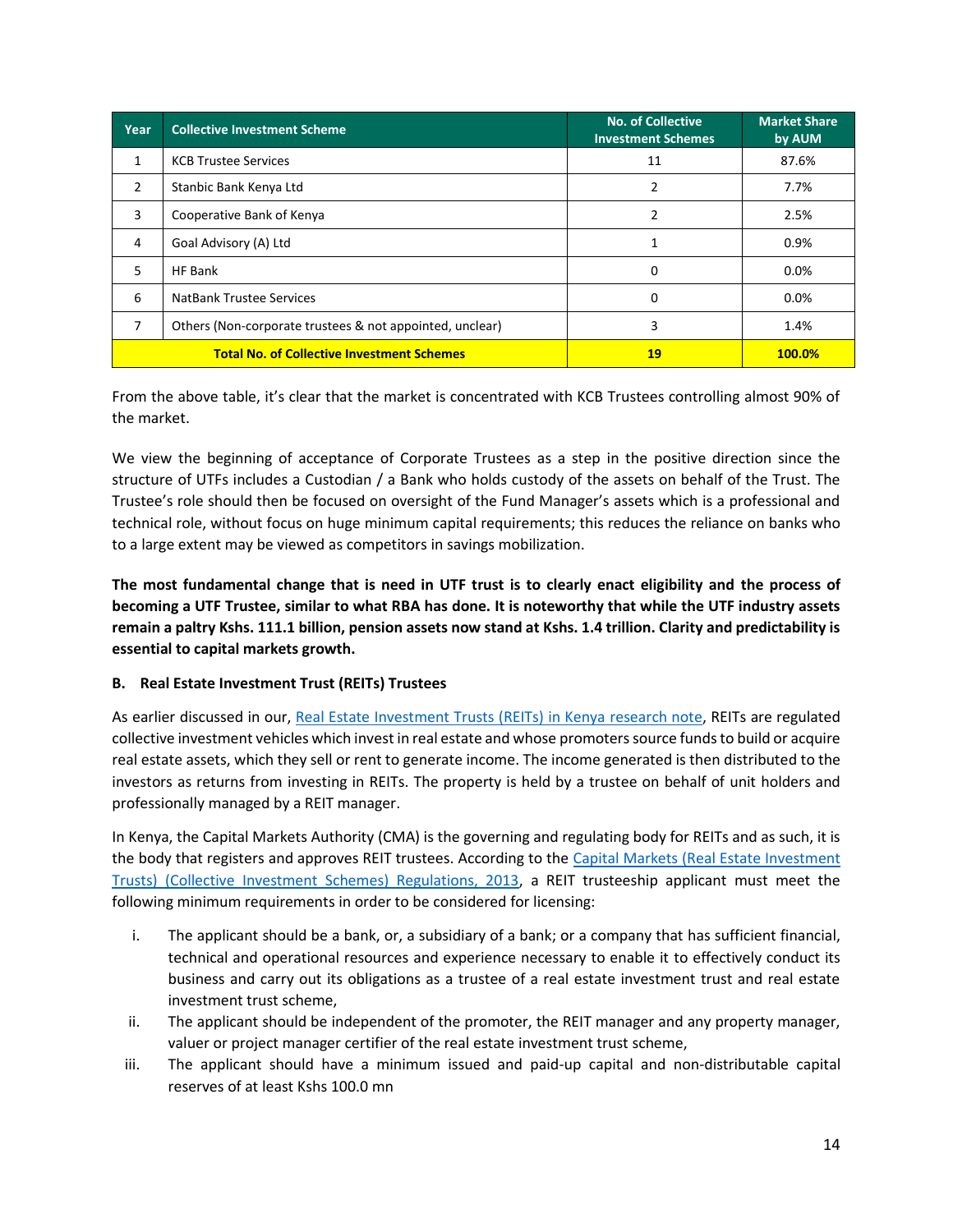Due to the highly inhibitive minimum capital requirement of Kshs 100.0 mn, there are only 3 licensed REIT trustees in Kenya, namely, Housing Finance Company (K) Limited, Co-operative Bank of Kenya Limited and Kenya Commercial Bank Limited. It is not surprising that all of them are banks given the high capital requirements, essentially limiting the qualification of a REIT Trustees to a bank. According to a paper by Chartered Institute for Securities and Investments (CISI) UK, the reason for the dominance of banks and insurers as trustees of United Kingdom (UK) unit trusts is because the Trustee holds the assets of the Trust on behalf of the REIT unitholders, so you need an entity that unitholders can "trust" because it is heavily regulated or holds sufficient assets of its own. We note that with the use of a Custodian to hold legal title to these assets, on behalf of the Trustee, the Trustee's role then becomes primarily oversight which is professional and technical in nature similar to that of a REIT Manager whose minimum capital requirement is Kshs 100.0 mn and the high minimum capital requirements fall away. In this regard, the use of a Professional Indemnity Cover can also be adopted.

**The most fundamental change that is required in the reduction of minimum capital to allow for Corporate Trustees, the high levels of capital essentially reduce the Trustee role to banks. It is no wonder that the REIT market, after 8 years, has only managed to raise a paltry Kshs. 13.1 bn billion as of June 2021 and so far does not appear to be gaining traction.** 

# **C. Pension Funds Trustees**

The retirement industry in Kenya is governed and regulated by the Retirement Benefits Authority (RBA). RBA has been keen in promoting good governance by continuously updating the regulations and enforcing the same in the schemes.

The recently assented [Finance Act, 2021,](http://kenyalaw.org/kl/fileadmin/pdfdownloads/Acts/2021/TheFinanceAct_No.8of2021.pdf) codified the eligibility requirements for a pension corporate trusteeship applicant, as below:

- a. The applicant must have such minimum paid up share capital as may be prescribed by the Retirement Benefits Authority. The required minimum paid up share capital is currently Kshs 10.0 mn,
- b. The applicant should be capable of meeting the obligations to members and sponsors as specified in the scheme rules,
- c. The applicant should have the professional and technical capacity and adequate operational systems to perform its functions,
- d. The applicant should not have been a corporate trustee of any scheme which has been deregistered, wound up or placed under an interim administrator due to any fault, either fully or partially, of the corporate trustee,
- e. The applicant should not have been involved in the management or administration of a scheme which was deregistered for any failure on the part of the management or the administration thereof,
- f. The applicant should have in its board of directors and senior management such number of persons as may be prescribed who are academically and professionally qualified in matters relating to administration of schemes, insurance, law, accounting, actuarial science, economics, banking, finance or investment of scheme funds, and,
- g. The applicant should meet any other requirements prescribed by the Retirement Benefits Authority during the application process.

It is important to note that in Kenya, umbrella pension funds and occupational pension schemes may make use of individual trustees to govern umbrella schemes while Individual Pension Schemes (IPPs) cannot. This is probably because for occupational and umbrella schemes, the Trustees are employees of the sponsoring employer if an occupational scheme or participating employers for Umbrella schemes, meaning they have a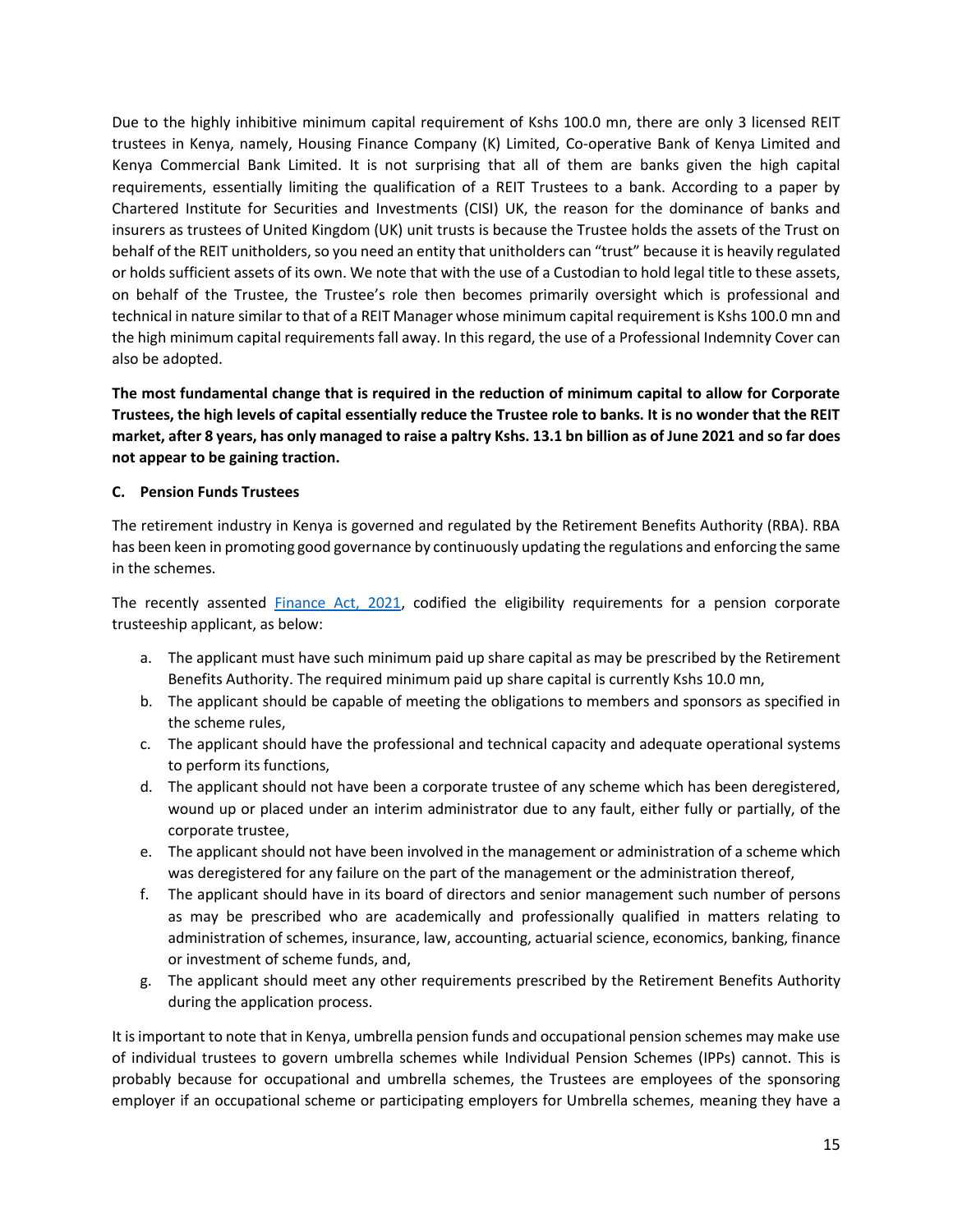strong moral duty towards their fellow employees as opposed to IPPs where there is no common bond. It is indeed this principle that informs the member based governance structures of SACCOs.

There are currently at least 11 approved institutions acting or who have acted as pension corporate trustees in Kenya, it is noteworthy that unlike in UTFs and REITS where Trustees are mostly banks, Pensions has a balanced mix of both banks and corporates trustees, hence the larger pool of Trustees for pension funds to choose from:

- i. Corporate & Pension Trust Services Limited,
- ii. ICEA Lion Trust Company Limited,
- iii. Kenya Commercial Bank (KCB) Trustee limited,
- iv. Kingsland Court Trust & Benefits Services Limited,
- v. Enwealth Financial Services Limited,
- vi. Octagon Pension Services Limited,
- vii. Natbank Trustee and Investment Services Limited,
- viii. Stanbic Bank Kenya Ltd,
- ix. Cooperative Bank of Kenya.
- x. Standard Chartered Bank Kenya, and,
- xi. Jubilee Insurance.

# **D. Bond Trustees**

A bond trustee is a trustee that is appointed by the issuer of a corporate bond and acts as an intermediary between the issuer and the bondholders, representing the interests of the bondholders. The bond trustee also monitors the compliance of the bond issuer as per the trust deed set out. These trustees may also enforce the covenants of the trust deed on behalf of each bondholder, and, coordinating and disseminating information. However, in Kenya, they do not exercise any oversight role as once the funds are raised they are directly deployed to the bond issuer. Additionally, there is no approval regulations set out for bond trustees.

Some of the bond trustees active in the Kenyan market include; (i) MTC Trust & Corporate Services Limited, and, (ii) Ropat Trust Company Limited.

The most important improvement for Bond Trustees would be to have an approval process and a register of approved Bond Trustees.

# **E. Payment Service Providers (PSPs) Trustees**

The national payments system in Kenya is made up of the Central Bank of Kenya, the Government, commercial banks, financial institutions and the payment system providers. All payment service providers are licensed and regulated by the Central Bank of Kenya and some common examples of PSPs in Kenya include Mpesa, Paypal and PesaLink. A PSP establishes a trust through a trust deed and ensures all funds are held in the trust fund. The PSP must ensure that, in accordance with the trust deed and rules, it appoints a broad-based board of trustees which consists of people with adequate professional credentials and experience in offering trusteeship services, of credibility, integrity, and not contravened any provision made by or under any law designed to protect members of the public against financial loss due to dishonesty, incompetence or malpractice. The [National Payment Systems Regulations, 2014,](https://www.centralbank.go.ke/images/docs/legislation/NPSRegulations2014.pdf) also allow a registered company to be a payment service provider trustee, provided that its designated staff meet the aforementioned criteria set out by the Central Bank of Kenya and similar to what is required a board of individual trustees. The trust deed for each payment service provider contains the duties, responsibilities and the extent of liability of Trustees and the particulars of the management arrangement between the trustee, the provider and the customers.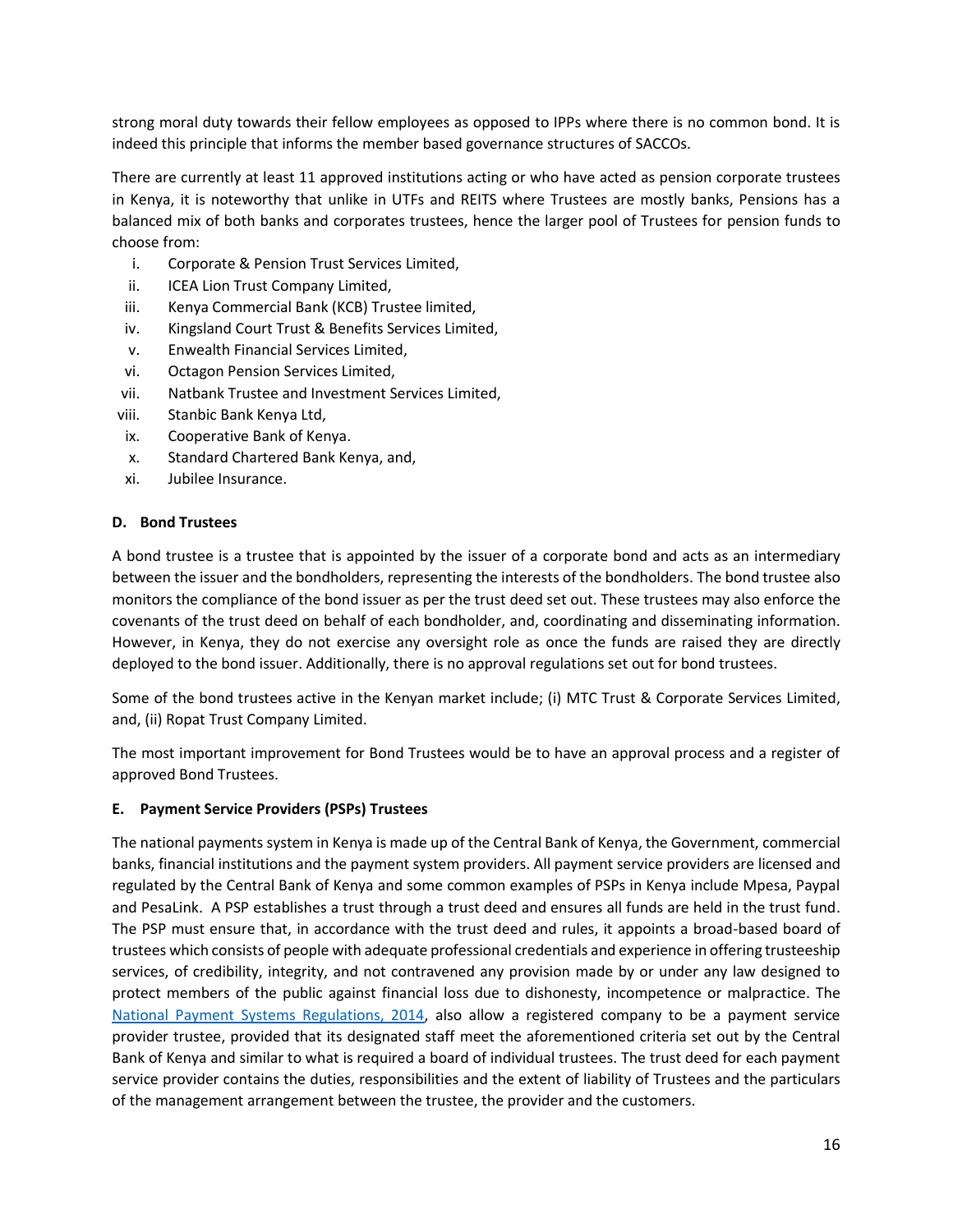Some of the currently active PSP corporate trustees include: Goal Advisory, MTC Trust & Corporate Services Limited and Octagon Africa. There is currently no centralized database for the active payment service providers' trustees licensed by the Central Bank of Kenya, which we believe should be remedied to ensure payment service providers customers and stakeholders can verify the licensing status of the personnel and companies in change of their funds.

The most important improvement for PSP Trustees would be to have an approval process and a register of approved PSP Trustees.

## **Regulatory framework Summary**

In the exercise of their functions Trustees are primarily governed by the Trust Deed which sets out their powers and duties and where they are licensed or approved the sector specific laws for example for UTFs, the CIS Rules, and for pensions, the [specific rules under the Retirements Benefits Act.](https://www.rba.go.ke/download/regulations/) We provide a summary below:

| <b>Trustees</b>                                                            | <b>UTF Trustees</b>                                                                                                                                                                                                                                                                                                | <b>Pension Funds Trustees</b>                                                                                                                                                                                                                                                                                                                          | <b>Real Estate Investment Trusts</b><br>(REIT) Trustees                                                                                                                                                                                                                                         | <b>PSP Trustees</b>                                                                                                                                                                                                                                                   |
|----------------------------------------------------------------------------|--------------------------------------------------------------------------------------------------------------------------------------------------------------------------------------------------------------------------------------------------------------------------------------------------------------------|--------------------------------------------------------------------------------------------------------------------------------------------------------------------------------------------------------------------------------------------------------------------------------------------------------------------------------------------------------|-------------------------------------------------------------------------------------------------------------------------------------------------------------------------------------------------------------------------------------------------------------------------------------------------|-----------------------------------------------------------------------------------------------------------------------------------------------------------------------------------------------------------------------------------------------------------------------|
| Type of Trust                                                              | Unit Trust Fund (UTF)                                                                                                                                                                                                                                                                                              | <b>Pension Funds</b>                                                                                                                                                                                                                                                                                                                                   | <b>Real Estate Investment Trusts</b>                                                                                                                                                                                                                                                            | <b>Payment Service Providers</b>                                                                                                                                                                                                                                      |
| Regulatory Body:<br>Primary                                                | Capital Markets Authority<br>(CMA)                                                                                                                                                                                                                                                                                 | <b>Retirement Benefits</b><br>Authority (RBA)                                                                                                                                                                                                                                                                                                          | Capital Markets Authority (CMA)                                                                                                                                                                                                                                                                 | Central Bank of Kenya (CBK)                                                                                                                                                                                                                                           |
| Secondary                                                                  | Central Bank of Kenya (CBK)                                                                                                                                                                                                                                                                                        | Capital Markets Authority<br>(CMA)                                                                                                                                                                                                                                                                                                                     | Central Bank of Kenya (CBK)                                                                                                                                                                                                                                                                     |                                                                                                                                                                                                                                                                       |
| Applicable Laws                                                            | i) Capital Markets (Collective<br><b>Investment Schemes)</b><br>Regulations, 2001 - Provision<br>of Trustee Services<br>ii) The Capital Markets Act<br>iii) Companies Act, 2015 -<br>Registration of the company<br>iv) Income Tax Act - Tax<br>purposes<br>v) Banking Act - Applicable to<br>banking institutions | i) Retirement Benefits<br>Regulations - Provision of<br>Trustee Services under the<br>Individual retirement<br>benefit schemes regulations,<br>and the occupational<br>retirement benefits schemes<br>regulations.<br>ii) The Capital Markets Act<br>iii) Companies Act, 2015 -<br>Registration of the company<br>iv) Income Tax Act - Tax<br>purposes | i) Capital Markets Real Estate<br><b>Investment Trusts (CIS)</b><br>Regulations, 2013 - Provision of<br><b>Trustee Services</b><br>ii) Companies Act, 2015 -<br>Registration of the company<br>iii) Income Tax Act - Tax<br>purposes<br>iv) Banking Act - Applicable to<br>banking institutions | i) ) National Payment<br><b>System Regulations, 2013 -</b><br><b>Provision of Trustee</b><br>Services<br>ii) Companies Act, 2015 -<br>Registration of the company<br>iii) Income Tax Act - Tax<br>purposes<br>iv) Banking Act - Applicable<br>to banking institutions |
| Tenor                                                                      | Determined by the Trust<br>Deed                                                                                                                                                                                                                                                                                    | Term shall not exceed 3<br>years, but may be renewed                                                                                                                                                                                                                                                                                                   | Determined by the Trust Deed                                                                                                                                                                                                                                                                    | Determined by the Trust<br>Deed                                                                                                                                                                                                                                       |
| Remedies by the<br>primary governing<br>body in case of<br>breach of trust | - Fines,<br>- Suspension, and,<br>- Removal of Trustee                                                                                                                                                                                                                                                             | - Fines,<br>- Suspension, and,<br>- Removal of Trustee                                                                                                                                                                                                                                                                                                 | - Fines,<br>- Suspension, and,<br>- Removal of Trustee                                                                                                                                                                                                                                          | - Fines,<br>- Suspension, and,<br>- Removal of Trustee                                                                                                                                                                                                                |

In exercising their duties, trustees act as fiduciaries and have a duty of due diligence and care. Trustees are also governed by the [Trustees Act, 2012.](http://kenyalaw.org:8181/exist/rest/db/kenyalex/Kenya/Legislation/English/Acts%20and%20Regulations/T/Trustee%20Act%20Cap.%20167%20-%20No.%2028%20of%201929/docs/TrusteeAct28of1929.pdf) The Trustees Act of Kenya grants various powers to appointed trustees to enable them conduct their roles; some of the powers include such as (i) The power to make investments as authorized by the trust deed and in compliance with the Act. Trustees are expected to diversify the investments appropriately, and, choose investments suitable to the trust they manage, (ii) Power to employ agents such as advocates, banks, stockbrokers and fund managers to help them carry out their roles, (iii) power to delegate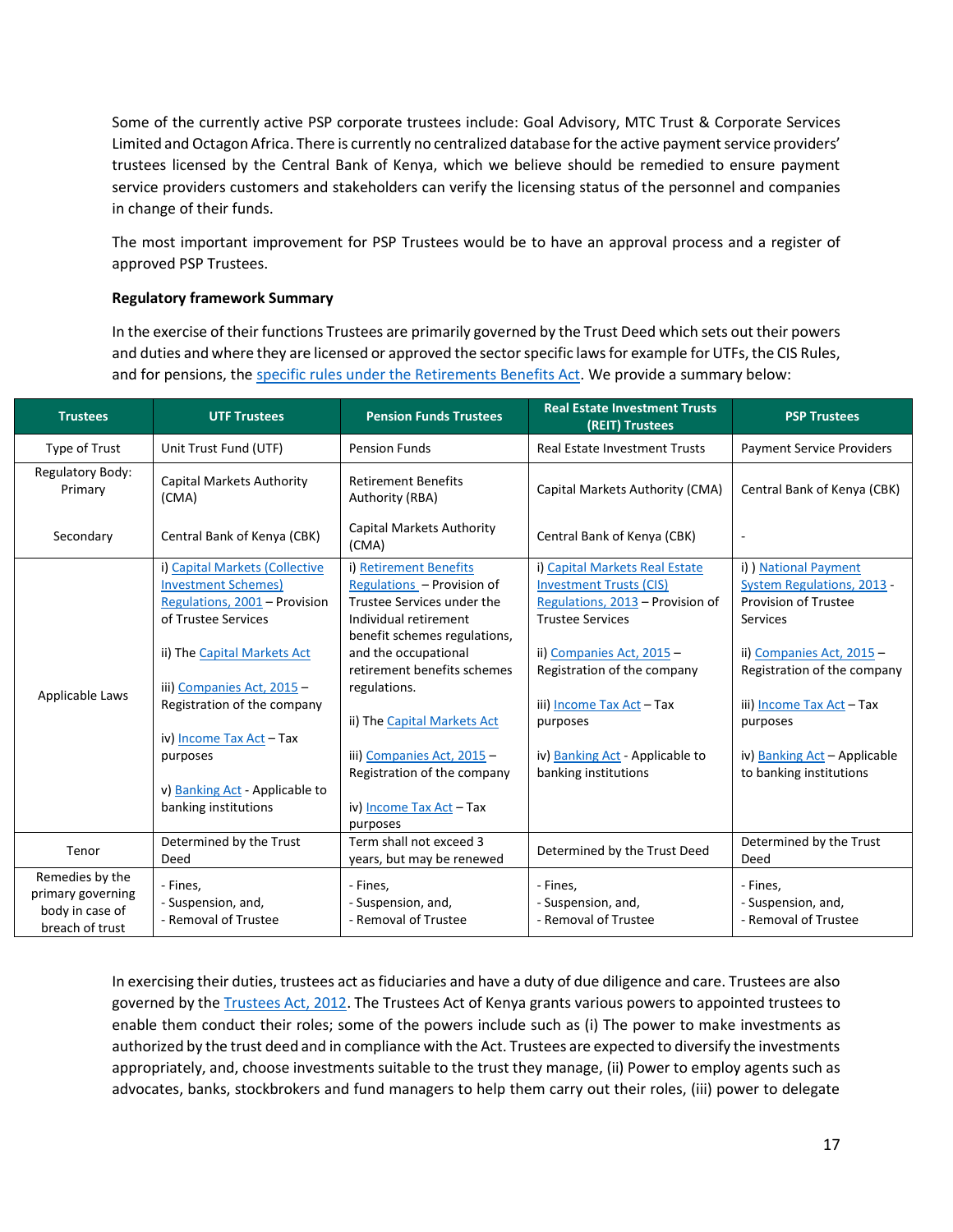the trust to a temporary trustee during absence abroad of longer than one month. Here the delegation is made by power of attorney and begins immediately the trustee leaves the country and ends upon the coming back of the delegating trustee into the country. The delegating trustees remain liable for all acts and defaults of the temporary trustee, and, (iv) the power to act jointly with another trustee in holding the tenancy of properties under the trust. The Trustees Act limits the number of trustees running a trust to a maximum four, that is either four individuals or four corporate trustees. Key to note is that, the appointment of a trustee may in some instances be done by a court of law, whereby it is deemed inexpedient or difficult to replace or appoint a new trustee after the previous trustee has been convicted of a felony, has gone bankrupt or in cases of corporations, has been liquidated.

In the capital markets, however, trustees are governed primarily by the governing body of the type of trust they are in charge of. The regulatory framework for trustees in the Kenyan capital markets, in our view, could be streamlined and harmonized to make it easier for registration of Corporate Trustees with a view to enhancing options in the market and eventually contributing to expanding and deepening of capital markets.

# **Section III: Case Study – India**

India commands a fair share of the global economy, 3.1% based on 2020 GDP figures provided by the [World](https://data.worldbank.org/indicator/NY.GDP.MKTP.CD?locations=IN-1W)  [Bank](https://data.worldbank.org/indicator/NY.GDP.MKTP.CD?locations=IN-1W), and as such its capital markets also play a significant role in the world's financial markets. We chose India for our case study as it has a similar structure as Kenya's when it comes to the trustees' role in the capital markets that is both countries provide for a distinct role for a Custodian especially in the governance structure of a REIT. The roles of the trustee are generally very similar as well with the core duties being oversight, duty of care and to operate diligently, and, ensuring compliance to regulations. Key market regulators in the Indian capital markets include the Securities and Exchange Board of India (SEBI), the Reserve Bank of India (RBI), and the Department of Company Affairs (DCA).

Similar to Kenya, India's has the [Indian Trusts Act, 1882](https://legislative.gov.in/sites/default/files/A1882-02.pdf) that provides for the existence of trusts, trustees and regulations pertaining to the relationship between a trustee and beneficiaries. However, when it comes to the capital markets, the [Securities and Exchange Board Of India \(Debenture Trustees\) Regulations, 1993](https://www.sebi.gov.in/legal/regulations/dec-1993/securities-and-exchange-board-of-india-debenture-trustees-regulations-1993-last-amended-on-may-05-2021-_34646.html) provides for the eligibility criteria of CIS, REITs and Bond trustees in the country. The qualifications for a trustee applicant include:

- a) The applicant must be one of the following four institutions; (i) a bank, (ii) a public financial institution, (iii) an insurance company, or (iv) a body corporate,
- b) The applicant must have a minimum capital of 2 crore rupees (Kshs 29.3 mn),
- c) The applicant should have the necessary infrastructure like adequate office space, equipment, and manpower to effectively discharge his activities,
- d) The applicant should have a minimum of two persons who have experience in matters which are relevant to a debenture trustee, and,
- e) The applicant should have at least one person qualified in law.

In the table below we provide a summary of the governance structure and the main roles of CIS and REIT trustees in India:

| l Investment Vehicle <b>\</b> | <b>Collective Investment Schemes</b>            | <b>Real Estate Investment Trusts</b>        |
|-------------------------------|-------------------------------------------------|---------------------------------------------|
| Promoter                      | <b>Collective Investment Management Company</b> | Sponsor (may be an individual or a company) |
| Legal Document                | Trust Deed                                      | <b>Trust Deed</b>                           |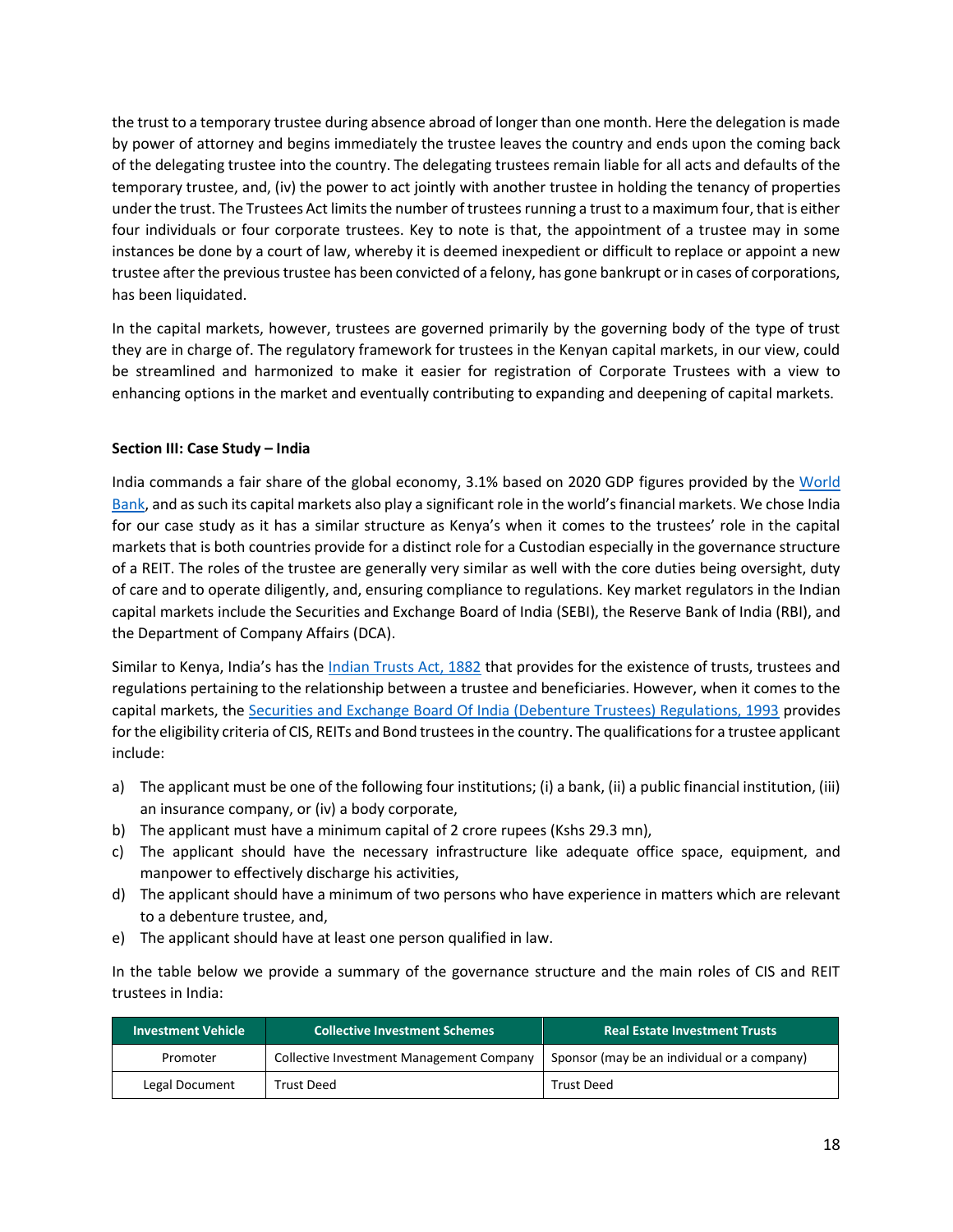| Key parties in the<br>government structure | Collective Investment Management<br>٠<br>Company – Actively manages the CIS<br>portfolio adhering to the investment<br>guidelines<br>Trustee - Legal owner of the assets in<br>$\bullet$<br>trust for the benefits of unitholders.<br>Oversees the functions of the Collective<br>Investment Management Company and<br>other service providers.<br>The trustee is accountable for, and is the<br>custodian of the funds and property in<br>the scheme. The custodial function is<br>sometimes delegated through<br>appointment of a custodian<br>Custodian - The custodian holds the<br>٠<br>assets of the trust | Sponsor – Set up the REIT and appoints<br>$\bullet$<br>trustee. The sponsor must hold not less<br>than 5% of the total units in the REIT<br>Trustee – Legal owner of the assets in trust<br>$\bullet$<br>for the benefits of unitholders. Oversees<br>the functions of the managers, custodian<br>and other service providers<br>Manager - Manages the REIT portfolio,<br>$\bullet$<br>makes investments decisions and ensures<br>reporting and disclosures<br>Custodian – The custodian holds the assets<br>$\bullet$<br>of the trust |  |
|--------------------------------------------|------------------------------------------------------------------------------------------------------------------------------------------------------------------------------------------------------------------------------------------------------------------------------------------------------------------------------------------------------------------------------------------------------------------------------------------------------------------------------------------------------------------------------------------------------------------------------------------------------------------|----------------------------------------------------------------------------------------------------------------------------------------------------------------------------------------------------------------------------------------------------------------------------------------------------------------------------------------------------------------------------------------------------------------------------------------------------------------------------------------------------------------------------------------|--|
| Qualification to be a<br>Trustee           | Persons registered as debenture trustees                                                                                                                                                                                                                                                                                                                                                                                                                                                                                                                                                                         | Persons registered as debenture trustees                                                                                                                                                                                                                                                                                                                                                                                                                                                                                               |  |
| <b>Removal of Trustees</b>                 | A trustee may be removed;<br>By unitholders through a general meeting resolution,<br>1.<br>If the trust corporation is being wound up,<br>2.<br>The trustee may wish to resign voluntarily, in which case a three-month notice is required. A<br>3.<br>new trustee should be appointed within the three months, and,<br>Through a court of law directive<br>4.                                                                                                                                                                                                                                                   |                                                                                                                                                                                                                                                                                                                                                                                                                                                                                                                                        |  |

## **Lessons Kenya can borrow from India's Capital Markets Trustee Regulations:**

- 1. Reduced minimum capital requirement for REITs trustees The Indian legal framework requires the minimum capital to be Kshs 29.3 mn for REITs, CIS and Bond trustee. We believe that if Kenya were to mirror the same or reduce our capital requirement even further, it would allow for more corporate trustees to be licensed and incentivize offering of more investment products in the market. This is especially in lieu of the fact that in the past licensed REIT managers have been unable to launch REITs due to the limited trustees' options and the Kshs. 100.0 mn capital requirement,
- **2.** Harmonize the capital requirements across various market As discussed above, in India, REITS, CIS and Bonds Trustees have the same capital requirements. In Kenya the minimum for CIS and Bond trustees is not known, the REITs its Kshs. 100 mn and for Pensions is Kshs. 10.0 mn,
- **3. Open up trustee qualification to non-banking institutions** India's trustee requirements specifically mention that a body corporate that is not necessarily a banking institution, insurance firm or a public financial institution, may become a trustee. We can borrow from this as Kenya, especially to allow other technically and professionally capable firms to become trustees. This will reduce the current dependency on banking institutions to provide trustee services increasing competition and efficiency of the provision of trustee services, and,
- **4. Creation of Bond Trustees regulations** The corporate bonds market in Kenya has struggled in recent years due to defaults and collapse of issuers such as Chase Bank and Imperial Bank Limited. In the period January to June 2021, the percentage of corporate bond turnover in the secondary bond markets stood at only 0.1%, indicating low investor interest and confidence. We believe, like in India, creation of clear Bond Trustee regulations that all bond trustees and bond issuers have to meet an adhere to, will help increase the effectiveness and performance of the corporate bonds market in Kenya boosting investor confidence.

## **Section IV: Challenges in the Kenyan market and Recommendations**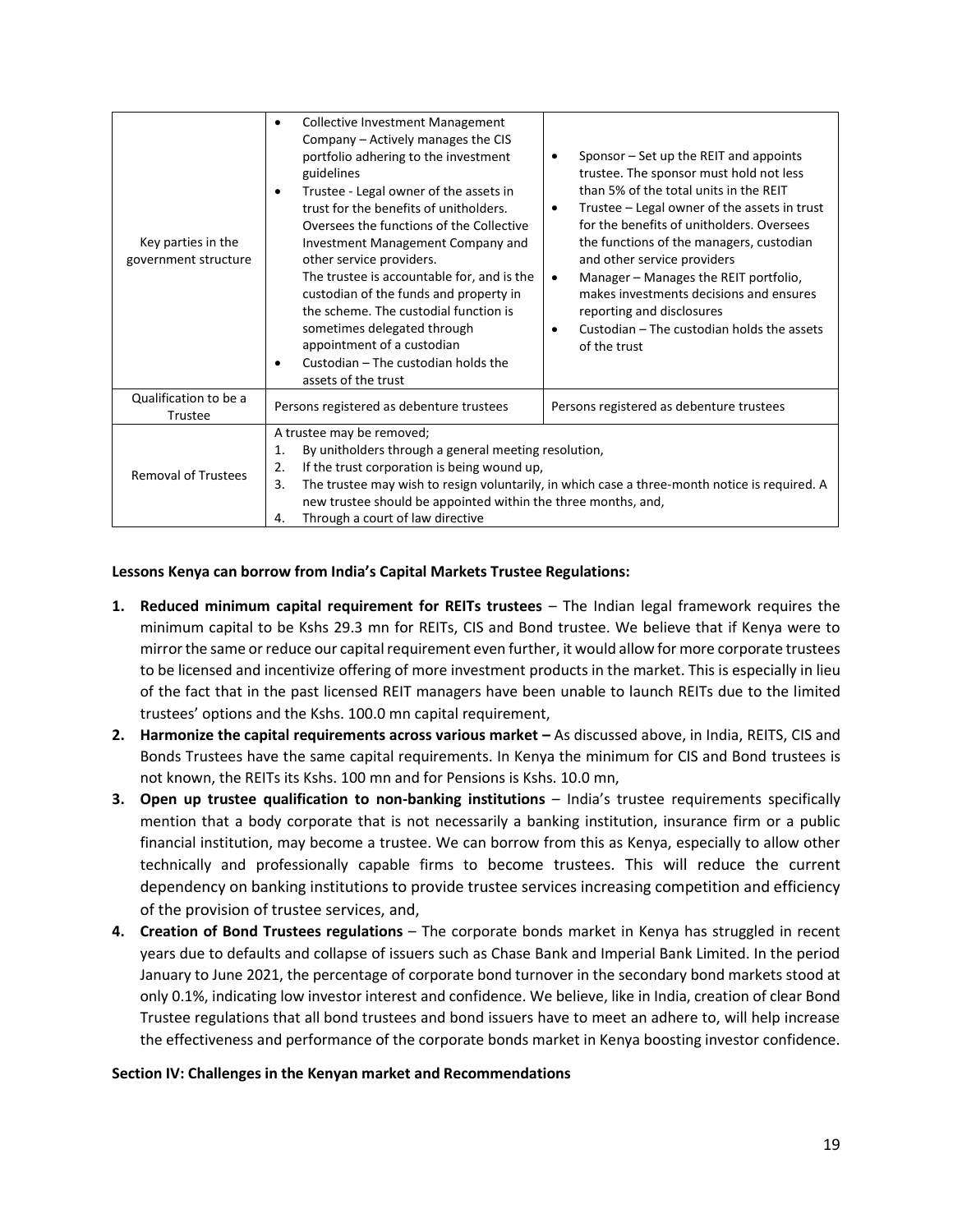While the regulatory framework of trustees is indeed adequate in the Kenyan markets, we believe that there are still challenges existing that if addressed would help trustees carry out their roles more effectively, and increase vibrancy in the Kenyan capital markets. These include:

- **a. High minimum capital requirements for a REIT trustee of Kshs 100.0 mn:** This essentially limits the eligible trustees to only banks, efficiently eliminating corporate trustees and other fund managers. A proposed solution, is to allow the use of a Custodian in the REIT structure who must be a bank or financial institution to hold legal title to the assets of the REIT on the Trustee's behalf who holds beneficial ownership on the unitholders behalf. This way the role of the Trustee is primarily oversight, where emphasis can be placed on professional and technical expertise as opposed to assets holdings or capital and the minimum capital requirement can be reduced to match what is required of a fund manager, to Kshs. 10.0 mn,
- **b. Lack of clear corporate trustee regulations:** We note that apart from pension trustees, the registration requirements for corporate trustees in Kenya remain unclear or non-existent. We believe more specificity would go a long way, in reducing any ambiguity and subjectivity in the registration process and operations of trustees, especially for UTF and REIT Trustees,
- **c. Low investor awareness:** This is in relation to unit trusts and pension funds mainly which have a high number of retail clients who do not understand fully the governance structure of the unit trust and pension schemes, and do not understand fully the role of trustees. Given the importance of trustees in protecting these clients' funds in their oversight role, we believe more can be done with regards to public information drives. One of the ways this can be done is through more webinars that are open to the public, and in which discussions are held on the various investment products and their respective governance structures. These may be conducted by the regulatory bodies as well as the industry players, and,
- **d. Transparency of information:** This is especially in relation to pension, UTF and payment service providers' corporate trustees, where there is a lack of centralized database of licensed corporate trustees. This makes it hard for interested investors to verify the licensing and compliance status of the trustees.

# **Section V: Conclusion**

[According to the Organisation for Economic Co-operation and Development \(OECD\),](https://www.oecd.org/finance/financial-markets/33621909.pdf) "*The growth of CIS is one manifestation of the growing reliance on capital markets and on institutional investors, as opposed to onbalance sheet lending by banks, in financial intermediation. Intermediation through the capital market has the potential to promote greater efficiency in the economy, provided that a sound institutional, legal and regulatory framework is in place. Additionally, intermediation though the capital markets can best promote efficiency in the real economy if institutional investors and asset managers can be relied upon to deploy assets on behalf of investors"*. Further, according to [a survey](https://web.archive.org/web/20210208090117/https:/www.centralbank.go.ke/uploads/financial_inclusion/2050404730_FinAccess%202019%20Household%20Survey-%20Jun.%2014%20Version.pdf) carried out by the Kenya National Bureau of Statistics (KNBS), safety of one's investments was ranked the top consideration by the sampled Kenyans when choosing a savings instrument. Safe investments refer to investments whereby the chances of an investor losing their principal is very low and that is the main role of a trustee at all time – oversight to ensure the Fund Manager invests the fund's assets with the necessary prudence and due care**. In this regard the role of the Trustee as a critical party in the governance of CIS and other investment funds cannot be over-emphasized. Trustees also ensure that other service providers are performing their functions accordingly and facilitate communication with the investors.**

As discussed in Section IV, more may be need to be done in order to increase vibrancy in the capital markets, especially improvements in investor awareness and reduction of minimum capital requirements. In the long term, more flexible forms of Collective Investment Schemes such as the corporate model that utilizes a